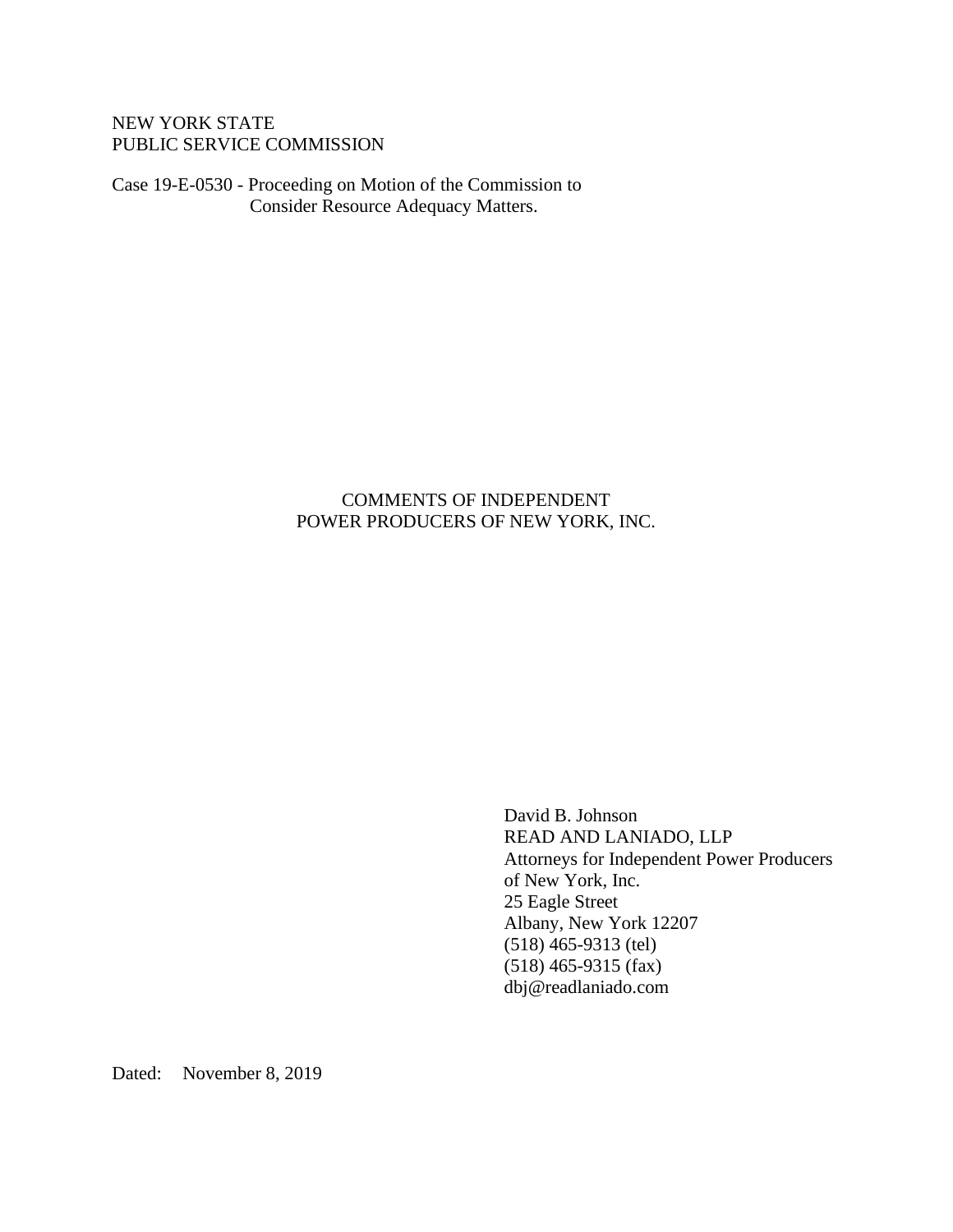# **TABLE OF CONTENTS**

| Π. | THE NYISO'S ICAP MARKET RULES SHOULD CONTINUE TO GOVERN THE<br>PROCUREMENT OF RESOURCES NEEDED TO MAINTAIN THE STATE'S                                                                                                                                                                                            |
|----|-------------------------------------------------------------------------------------------------------------------------------------------------------------------------------------------------------------------------------------------------------------------------------------------------------------------|
|    | A. The Commission Should Direct Its Efforts to the NYISO's Stakeholder Process<br>to Develop and Implement Market Design Changes That Harmonize the State's<br>B. The Commission is Preempted by the FPA from Unilaterally Asserting a<br>C. The Commission Should Not Abandon the NYISO's ICAP Market Even If It |
|    | 26                                                                                                                                                                                                                                                                                                                |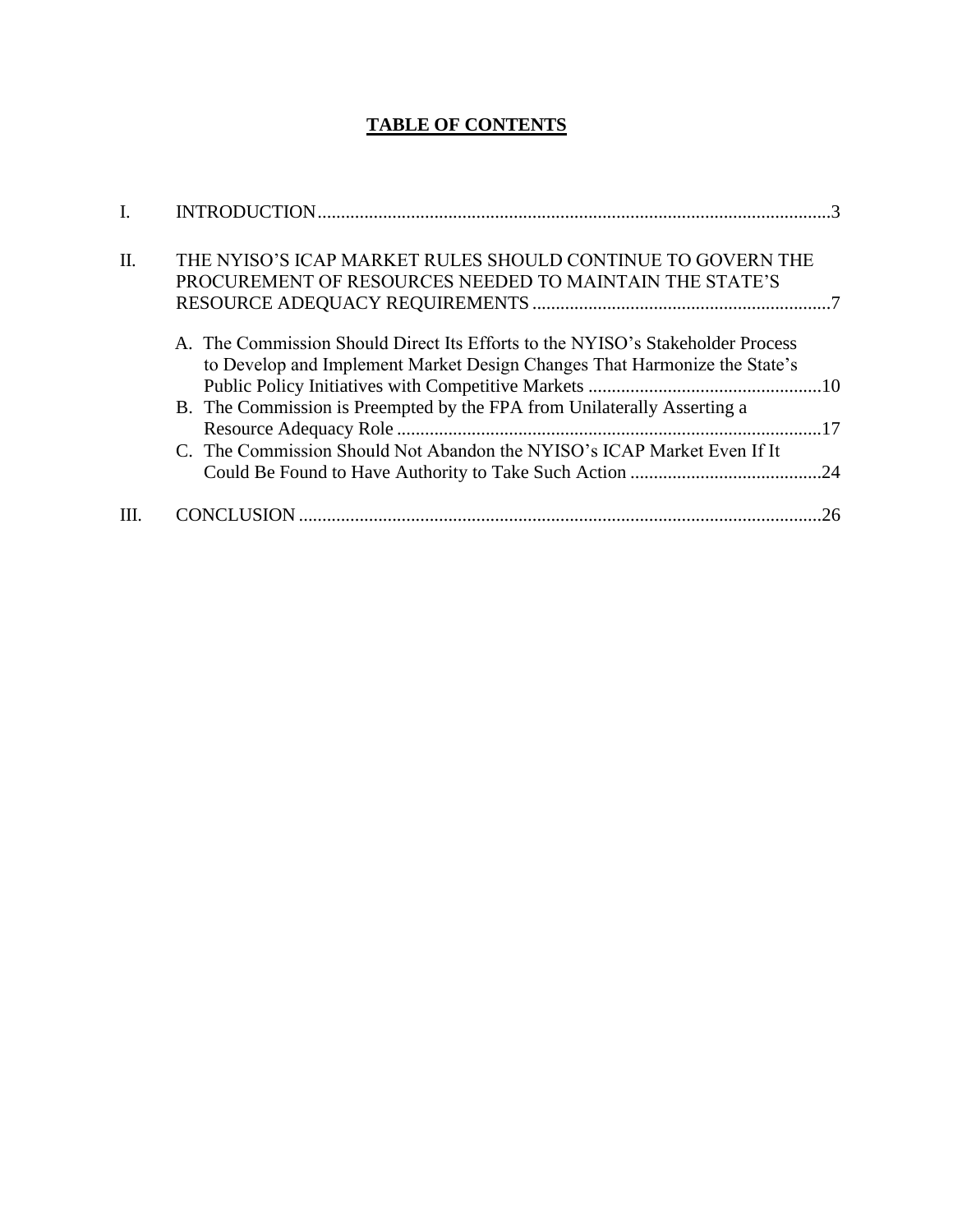### NEW YORK STATE PUBLIC SERVICE COMMISSION

Case 19-E-0530 - Proceeding on Motion of the Commission to Consider Resource Adequacy Matters.

### COMMENTS OF INDEPENDENT POWER PRODUCERS OF NEW YORK, INC.

On August 8, 2019, the New York State Public Service Commission ("Commission") issued an order initiating the above-captioned proceeding to address issues it identified with the New York Independent System Operator, Inc.'s ("NYISO") installed capacity ("ICAP") market structure which it believes will impede the achievement of the State's clean energy mandates.<sup>1</sup> The Commission asserted that the ICAP product that load serving entities ("LSEs") are required to procure pursuant to the NYISO's ICAP market rules "is an incomplete resource adequacy instrument because it fails to recognize and provide compensation for many important factors, such as environmental and local reliability benefits."<sup>2</sup> As a result, resources that are economically chosen to provide ICAP in the NYISO's markets may not be all the same resources that the State has chosen to meet its clean energy mandates.<sup>3</sup> Specifically, as the Commission has acknowledged in initiating this proceeding and in its previous actions, because resources

2 *Id*. at 3.

3 *Id.* at 4.

<sup>1</sup> Case 19-E-0530, *Proceeding on Motion of the Commission to Consider Resource Adequacy Matters*, Order Instituting Proceeding and Soliciting Comments (Aug. 8, 2019) ("Instituting Order"). As the Commission noted, these mandates were codified by the Legislature in the Climate Leadership and Community Protection Act ("Climate Act") this past July and require 70% of energy consumed in New York State by 2030 to be produced by renewable resources. Ten years later, energy consumed in New York must be entirely emissions-free. As part of achieving these levels, the Climate Act specifically requires the entry of 3,000 MW of energy storage resources ("ESRs") by 2030, 6,000 MW of photovoltaic solar generation by 2025, and 9,000 MW of offshore wind generation by 2035.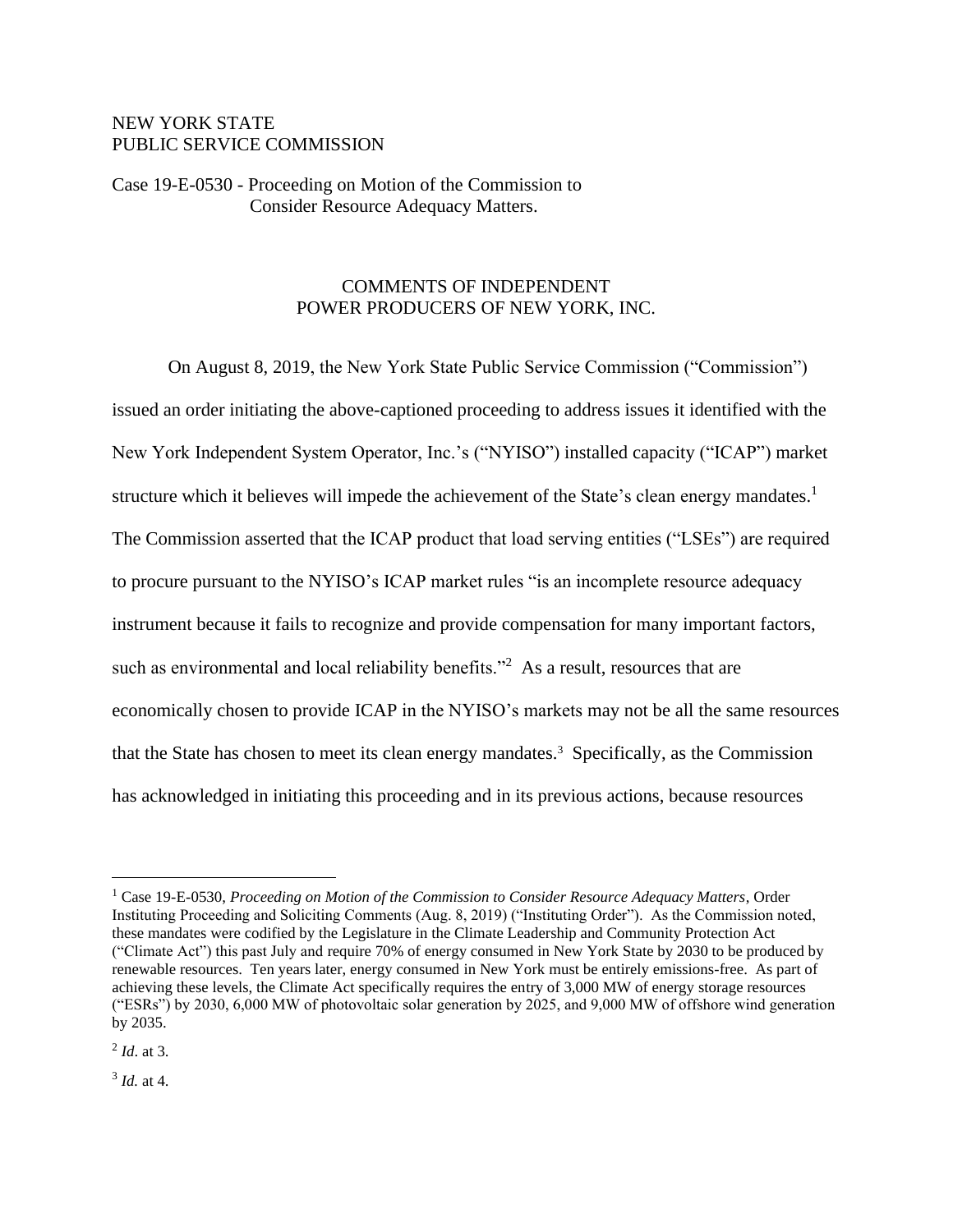receiving State support may not economically clear the NYISO's ICAP auction, they will not be counted as ICAP resources. 4

This outcome may occur because these resources would be required to submit offers set at their respective Offer Floors in accordance with Federal Energy Regulatory Commission ("FERC") approved buyer-side market power mitigation measures ("BSM Measures"), which are designed to ensure all suppliers have an opportunity to earn just and reasonable rates—*i.e.*, these resources would be deemed uneconomic. If these resources are unable to clear the market based on their economics, the Commission has claimed that this outcome will cause consumers to pay more than necessary and such costs could increase significantly with the expansion of the State's clean energy goals.<sup>5</sup> Pointing to its statutory obligation to ensure the safe and adequate provision of electric service at just and reasonable rates, the Commission requested that parties comment on questions related to its inquiry on "how to reconcile resource adequacy programs with the State's renewable energy and environmental emission reduction goals."<sup>6</sup>

Independent Power Producers of New York, Inc. ("IPPNY") hereby submits its comments on the topics and questions raised by the Commission in its Instituting Order. IPPNY is a trade association representing companies involved in the development of electric generating facilities, including renewable resources; the generation, sale, and marketing of electric power; and the development of natural gas and ESRs in the State of New York. IPPNY member companies produce more than 60% of New York's electricity, utilizing almost every generation technology available today, such as wind, solar, natural gas, oil, hydro, biomass, energy storage,

- 5 *Id.*
- 6 *Id*.

<sup>4</sup> *Id.*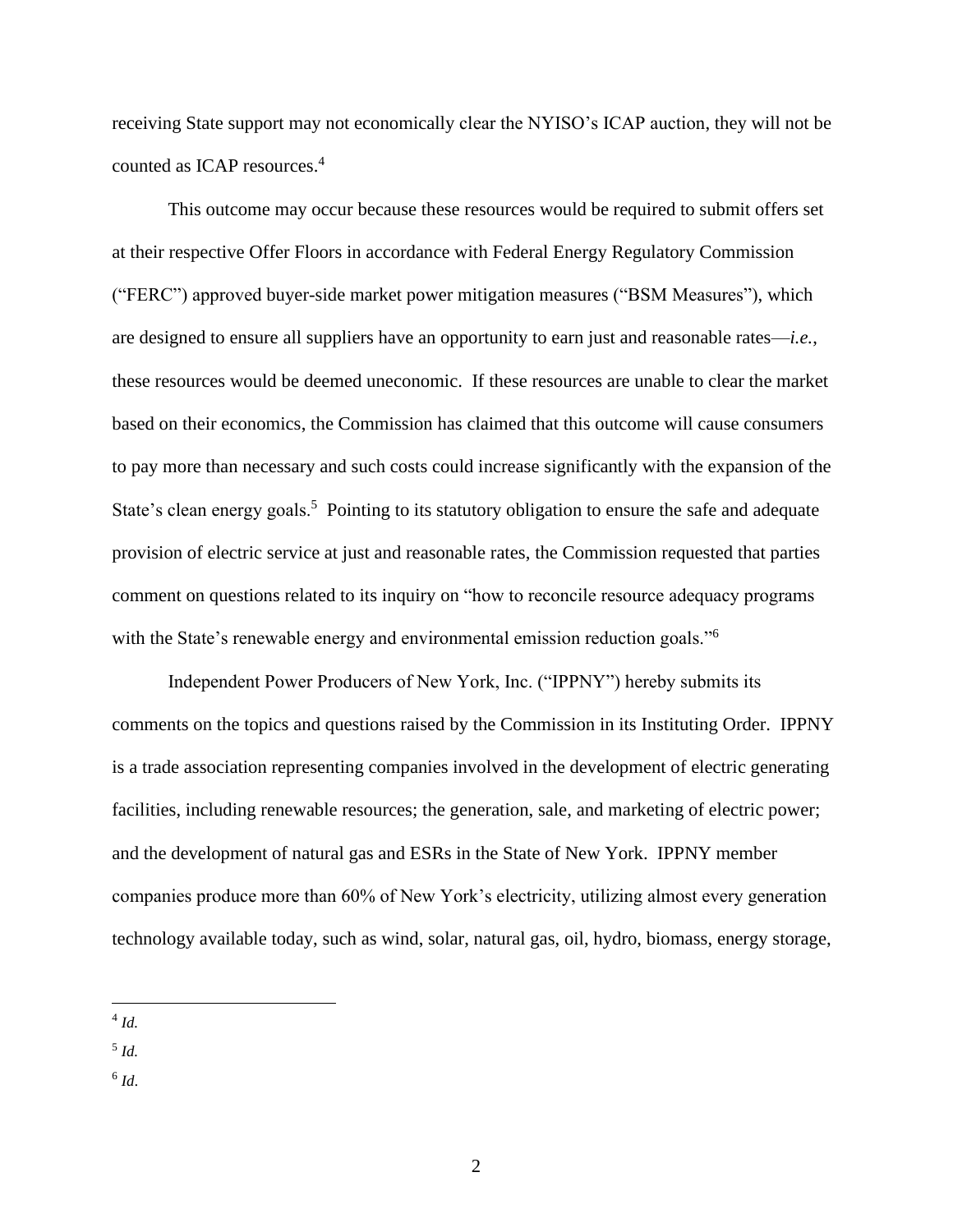and nuclear.<sup>7</sup> IPPNY's fundamental interest remains rooted in the continued development and enhancement of reliable, efficient, and non-discriminatory integrated regional wholesale competitive electricity markets. To date, the Commission has implemented its public policy initiatives in a manner that generally has been consistent with competitive markets and has required developers to bear market risk, consistent with the Commission's long-standing policy to rely on competitive markets to provide reliable electric service at lowest cost.<sup>8</sup> With respect to the Commission's inquiry on resource adequacy, IPPNY's interest continues to lie mainly in ensuring that any Commission policies developed in this proceeding do not increase market uncertainty and risk and are consistent with, and do not undermine in any respect, the functioning of non-discriminatory, competitive electricity markets in New York and its surrounding regions.

#### **I. INTRODUCTION**

IPPNY agrees that changes must be explored to address resource adequacy on the system following enactment of the Climate Act and that existing wholesale market mechanisms to date have been expressly designed to deliver reliable electric service at lowest cost, and, therefore, have not been designed to account for the value provided by certain resources to achieve the additional outcomes now envisioned by the State. While IPPNY firmly believes that the design of the wholesale markets can be enhanced to achieve the State's desired outcomes, exploration of alternative market constructs cannot effectively be undertaken in a vacuum apart from the NYISO's stakeholder process. As discussed, *infra*, the NYISO is already engaging with

<sup>&</sup>lt;sup>7</sup> IPPNY's comments do not necessarily represent the position of its individual members.

<sup>8</sup> *See* Cases 15-E-0302 et al., *Proceeding on Motion of the Commission to Implement a Large-Scale Renewable Program and a Clean Energy Standard*, Order Adopting A Clean Energy Standard (Aug. 1, 2016), at 102 (determining that the mandated procurement of renewable energy credits ("RECs") "is a continuation of the Commission's policy of relying on markets where feasible, as the best long-run approach to reducing costs and promoting innovation").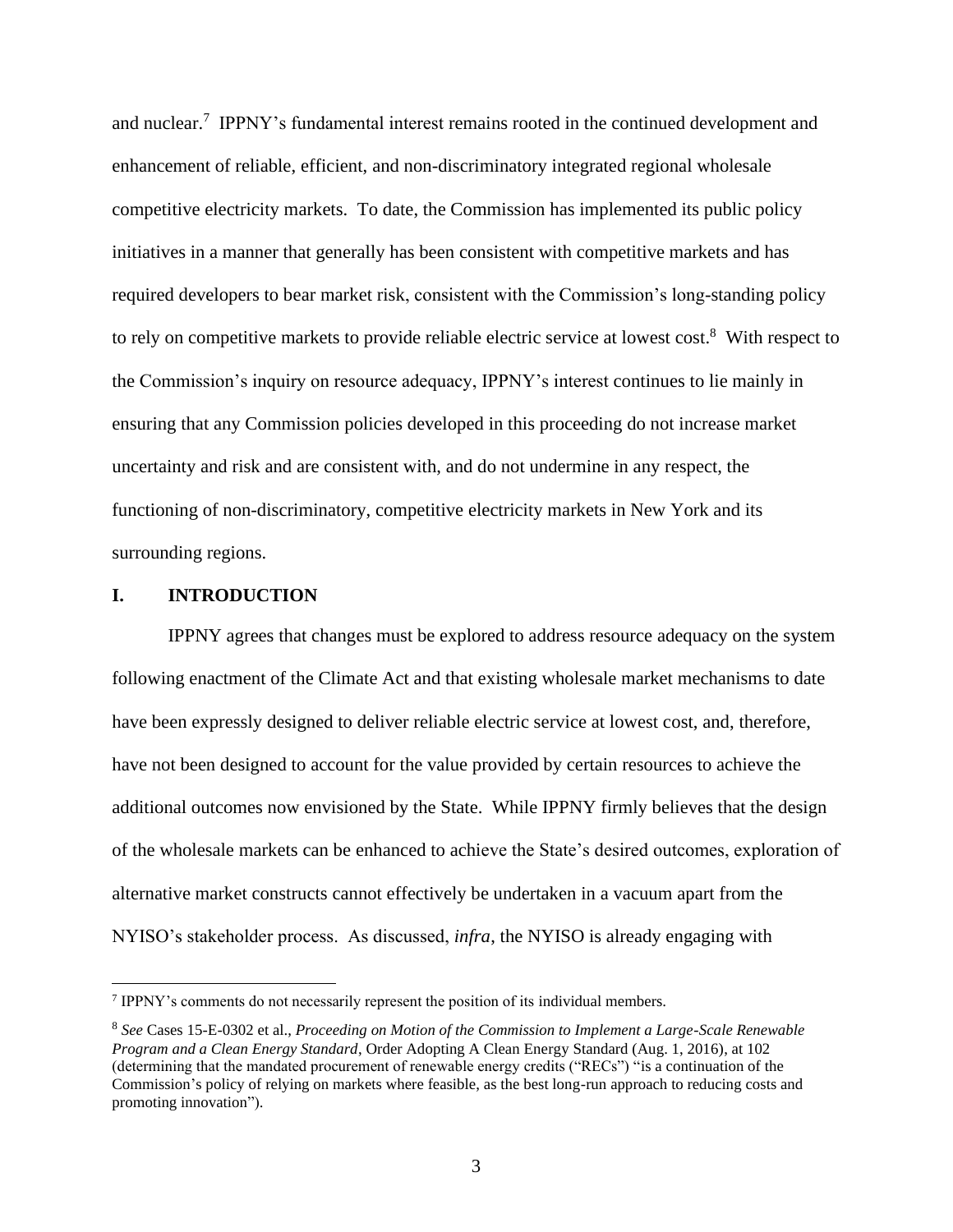stakeholders on changes to its energy and ancillary services markets *and* its ICAP market to ensure adequate revenues to incent new, and retain existing, renewable resources, as well as to provide the price signals necessary for flexible and controllable resources that will be critically needed to maintain reliable system operation as intermittent resources begin to comprise a larger share of the State's generation portfolio.<sup>9</sup>

As discussed at length, *infra*, most notable of the NYISO's ongoing initiatives to enhance the competitive market design to achieve the State's public policies is the extensive work that has been conducted by the NYISO, the State, and other stakeholders over the past two years to internalize the value of carbon dioxide ("carbon") emissions reduction in wholesale energy prices. As recently demonstrated by Dr. Susan Tierney and Mr. Paul Hibbard of the Analysis Group, one of the world's largest international economics consulting firms, the NYISO's proposed carbon pricing market design can help the State meet its clean energy goals faster and more cost-effectively while reducing emissions and maintaining grid reliability.<sup>10</sup> Because carbon emissions are a result of energy production, embedding a cost on carbon in the market is the best way to assure that the benefit of avoiding carbon emissions is represented. IPPNY acknowledges that carbon pricing on its own may not be sufficient to achieve all of the State's policies and that additional State programs may be necessary, but it is the single most effective way to attract private investment through the wholesale market in the technologies the State desires and to assure that the resource additions are added in the most efficient way to displace

<sup>9</sup> *See Draft 2019 Master Plan: Reliability and Markets for the Grid of the Future*, NYISO (Aug. 2019), [https://www.nyiso.com/documents/20142/8103377/2019%20Master%20Plan%20draft%20v3%20\(for%20posting%](https://www.nyiso.com/documents/20142/8103377/2019%20Master%20Plan%20draft%20v3%20(for%20posting%208.26.2019).pdf/231cc877-89f0-f410-1a4b-81576b1e1960) [208.26.2019\).pdf/231cc877-89f0-f410-1a4b-81576b1e1960.](https://www.nyiso.com/documents/20142/8103377/2019%20Master%20Plan%20draft%20v3%20(for%20posting%208.26.2019).pdf/231cc877-89f0-f410-1a4b-81576b1e1960)

<sup>10</sup> *See* Susan F. Tierney & Paul J. Hibbard, *Clean Energy in New York State: The Role and Economic Impacts of a Carbon Price in NYISO's Wholesale Electricity Markets*, Analysis Group (Oct. 3, 2019), [https://www.nyiso.com/documents/20142/2244202/Analysis-Group-NYISO-Carbon-Pricing-Report.pdf/81ba0cb4](https://www.nyiso.com/documents/20142/2244202/Analysis-Group-NYISO-Carbon-Pricing-Report.pdf/81ba0cb4-fb8e-ec86-9590-cd8894815231?t=1570098686835) [fb8e-ec86-9590-cd8894815231?t=1570098686835](https://www.nyiso.com/documents/20142/2244202/Analysis-Group-NYISO-Carbon-Pricing-Report.pdf/81ba0cb4-fb8e-ec86-9590-cd8894815231?t=1570098686835) ("Analysis Group Report").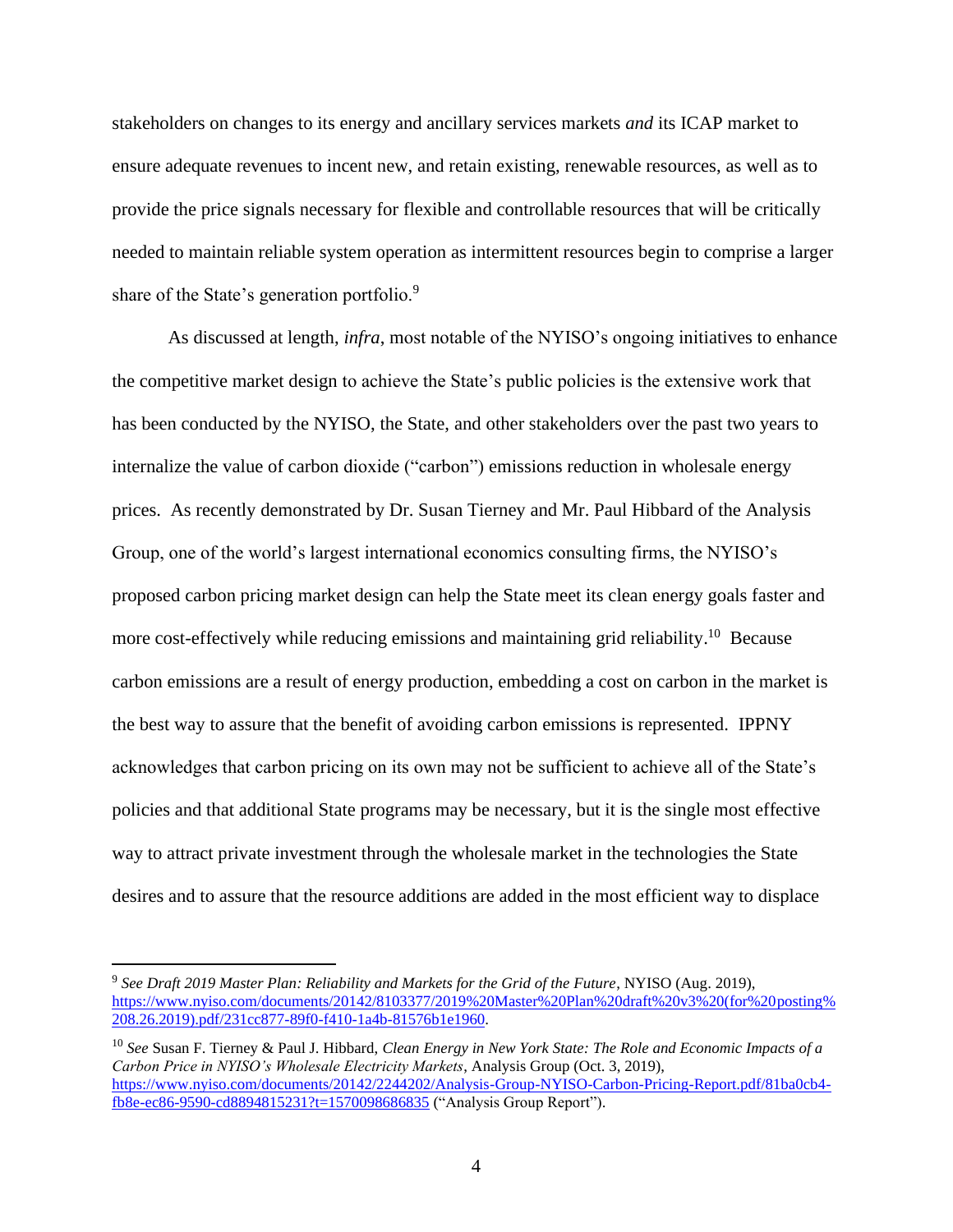carbon emissions. Therefore, the State should immediately express support for the NYISO's carbon pricing proposal, as doing so will accelerate the effort to harmonize State environmental policy with wholesale market design and provide significant benefits to New York electricity consumers.

Importantly, the uncertainty the initiation of this resource adequacy proceeding has engendered comes at a critical time for the wholesale markets in New York as a whole and, particularly, in New York City. First, the State is about to embark on the Climate Act's implementation, the most aggressive and far-reaching climate change legislation in the nation. Second, as the Commission highlighted in its recent complaint filed at FERC, pending environmental regulations are expected to require roughly 3,500 MW of fossil peaking facilities in New York City and Long Island by 2025 to be repowered or retired.<sup>11</sup> Studies issued this past spring reveal that the retirement of these facilities will lead to significant system needs with durations reaching up to 15 hours in certain subpockets located within these two areas. It is indisputable that these system needs cannot be effectively met by ESRs alone.<sup>12</sup> Thus, near-term investments in fossil generation must be made to keep the lights on for the foreseeable future.

https://www.nyiso.com/documents/20142/5552484/2018CRP\_Con\_Edison\_Slides.pdf/ee821d59-a957-d051-1070- 02275773e07b; *CRP: Peaker Scenario – Assessing DEC's NOX Limits (Draft) Ruling for Simple Cycle and Regenerative Combustion Turbines*, PSEG Long Island (Mar. 3, 2019),

https://www.nyiso.com/documents/20142/5552484/LIPA-Simple%20Cycle%20Retirement%20Assessment%203- 03-2019.pdf/31d43e9f-d9f7-476f-605f-df31ef7d7674; *2019-2028 CRP: Peaker Scenario – Assessing DEC's Draft NOx Limits Rule for Simple Cycle and Regenerative Combustion Turbines*, NYISO (Mar. 19, 2019),

<sup>11</sup> Docket No. EL19-86-000, *New York Pub. Serv. Comm'n et al. v. New York Indep. Sys. Operator, Inc*., Complaint on Behalf of the New York State Public Service Commission and the New York State Energy Research and Development Authority and Request for Fast Track Processing (July 29, 2019) ("July 2019 Complaint"), at 21, 28.

<sup>12</sup> *See CRP: Peaker Scenario – Assessing DEC's NOX Limits (Draft) Ruling for Simple Cycle and Regenerative Combustion Turbines*, Consol. Edison Co. of N.Y., Inc. (Mar. 19, 2019),

https://www.nyiso.com/documents/20142/5552484/2018CRP\_NYISO\_PeakerScenario\_pptMarch19ESPWG.pdf/87 1cdd4d-963a-4a81-38f6-f60a063b1d21. As noted in those presentations, in addition to the need to meet these long durations, the loss of this peaking capacity also could raise a number of other operational challenges with respect to, *e.g.*, off-peak maintenance conditions, operating reserves, black start, auxiliary power, emergency generation and transient voltage recovery. At a minimum, far more ESRs would be required to meet the same MW levels, which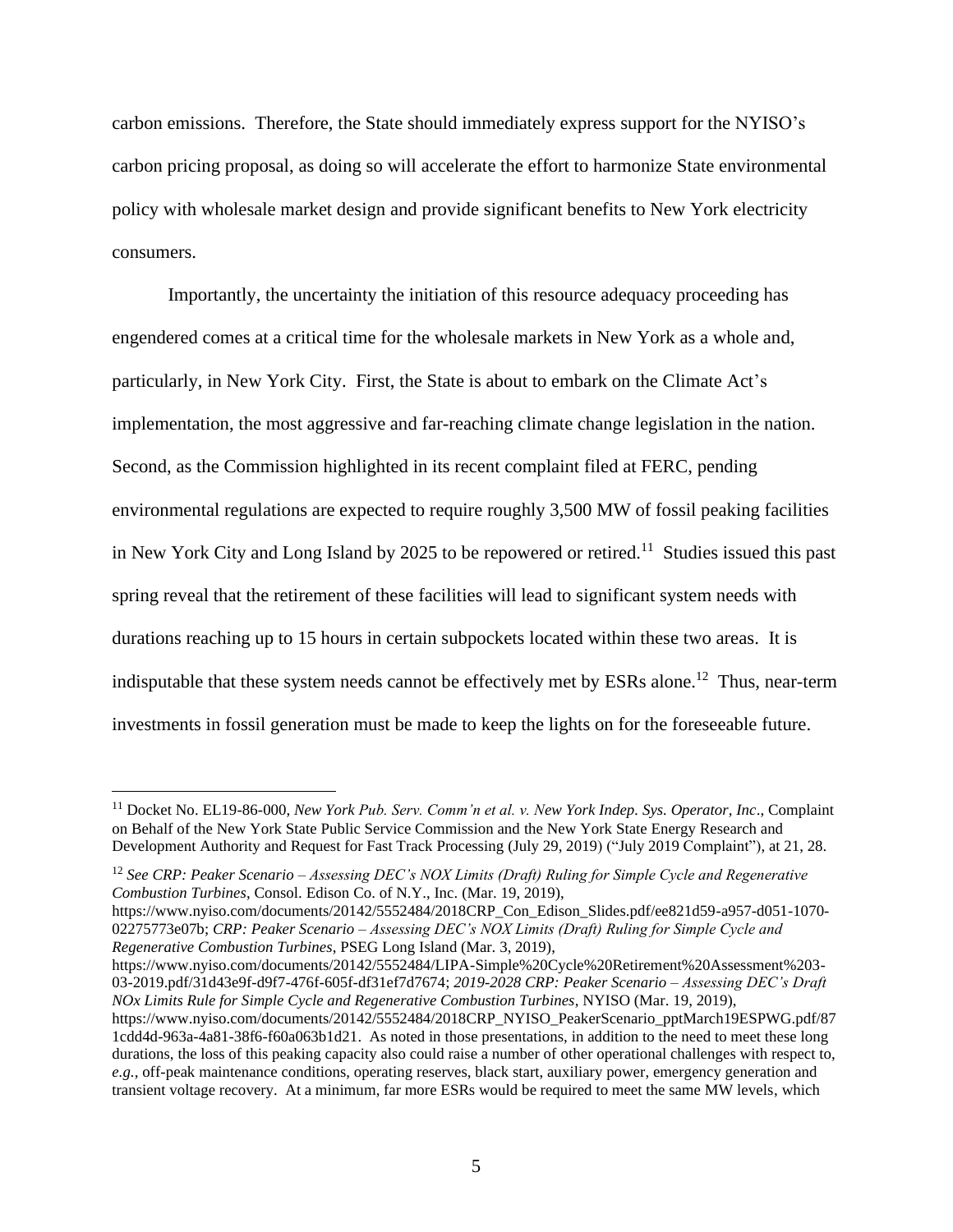As the environmental regulations are currently proposed, the owners of these peaking plants must submit their compliance plans by next spring. The uncertainty created by the initiation of this proceeding alone may significantly hamper the ability of these owners to secure the necessary capital to finance these needed replacement facilities. It has long been recognized that the capacity markets are designed to be the source of "missing money," *i.e.*, they are intended to act as the necessary complement to revenues earned in the energy and ancillary services markets to ensure suppliers in the competitive wholesale markets—entities that, importantly, have no regulatory, rate-based backstop to secure funds—are given a reasonable opportunity to earn a just and reasonable rate. The need for an efficiently structured ICAP market in New York City to ensure the long-term reliability of the system by neither undercompensating nor overcompensating suppliers has been upheld by FERC as a hallmark of the New York market design.<sup>13</sup> Irrespective of the NYISO's development of energy and ancillary service market enhancements, such as carbon pricing, that are themselves certainly important, the cost of capital to finance these needed facilities will, at best, increase—if capital is ultimately available at all—absent clear signals from the Commission in this proceeding that the NYISO's ICAP markets will remain sound and intact.

For this and the other reasons set forth herein, IPPNY respectfully urges the Commission to reaffirm its commitment to the ongoing development of the NYISO's energy, ancillary service, and ICAP markets by directing Department of Public Service Staff ("DPS Staff") to work through the NYISO's stakeholder process to develop and implement market design changes that harmonize the State's public policy initiatives with competitive markets. If not

may prove cost prohibitive, and, given space constraints in some New York City locations, ESRs may ultimately be physically infeasible in certain circumstances.

<sup>13</sup> *New York Indep. Sys. Operator, Inc.*, 122 FERC ¶ 61,211, at PP 110–112 (2008) ("BSM Order").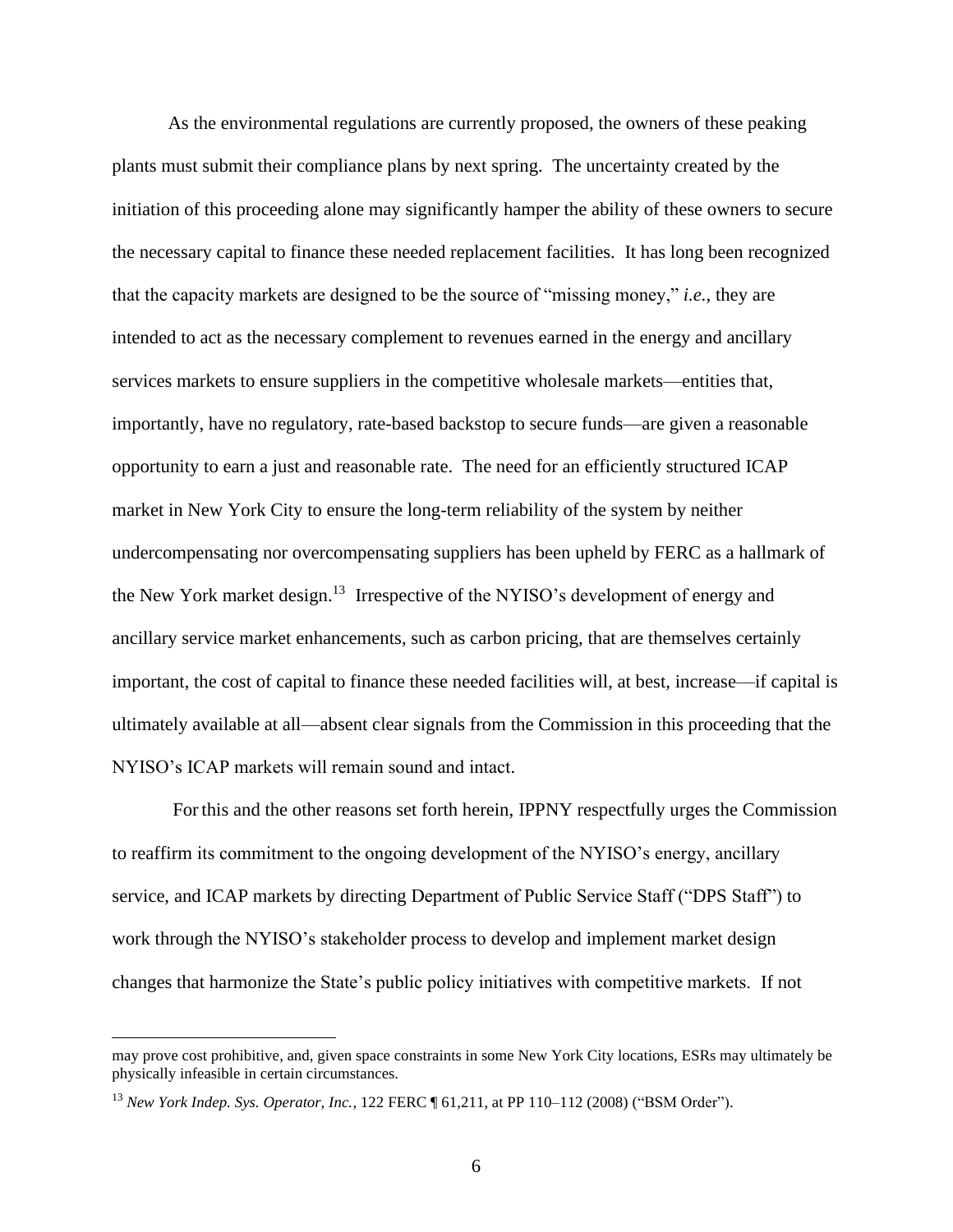aligned with the NYISO's efforts to enhance all three of its markets holistically, the outcome of this proceeding will needlessly create uncertainty and confusion in the market at the very time when a clear path forward must be charted.

### **II. THE NYISO'S ICAP MARKET RULES SHOULD CONTINUE TO GOVERN THE PROCUREMENT OF RESOURCES NEEDED TO MAINTAIN THE STATE'S RESOURCE ADEQUACY REQUIREMENTS**.

Based on the discussion during the August 8, 2019 Commission session announcing this case, the Commission's statements in the Instituting Order concerning its inquiry into resource adequacy, and the Commission's questions therein, it appears that the Commission could be considering a drastic change that would severely disrupt the NYISO's competitive wholesale market that the Commission and market participants have worked so hard to develop and enhance over the past 20 years. The question at the root of this inquiry is how best to value the services provided by resources being addressed in the State's public policy initiatives. Some parties have advocated that the answer lies in the manner in which the offers of these resources are addressed in the NYISO's capacity markets. Specifically, these parties assert that if FERC does not exempt State-supported resources from application of the BSM Measures to ensure they clear the NYISO's spot market ICAP auction, the State should step in and take on the resource adequacy role for such resources by removing them from the NYISO's ICAP market altogether and paying them for their ICAP outside the market.<sup>14</sup> In a similar vein, the Commission referenced a potential alternative identified by FERC in Docket No. EL16-49-000<sup>15</sup> in its

<sup>14</sup> *See Comments on NYISO's Grid in Transition Draft Whitepaper*, Nat. Res. Def. Council et al. (July 1, 2019), at  $4 - 8$ 

https://www.nyiso.com/documents/20142/6785167/2019701%20NYISO%20grid%20in%20transition%20comments .pdf/5e0a46e9-05eb-47c9-bdd9-adccf5aeb549.

<sup>15</sup> *Calpine Corp. et al. v. PJM Interconnection, L.L.C.*, 163 FERC ¶ 61,236, at P 157 (2018) ("2018 PJM Order"), *reh'g pending*.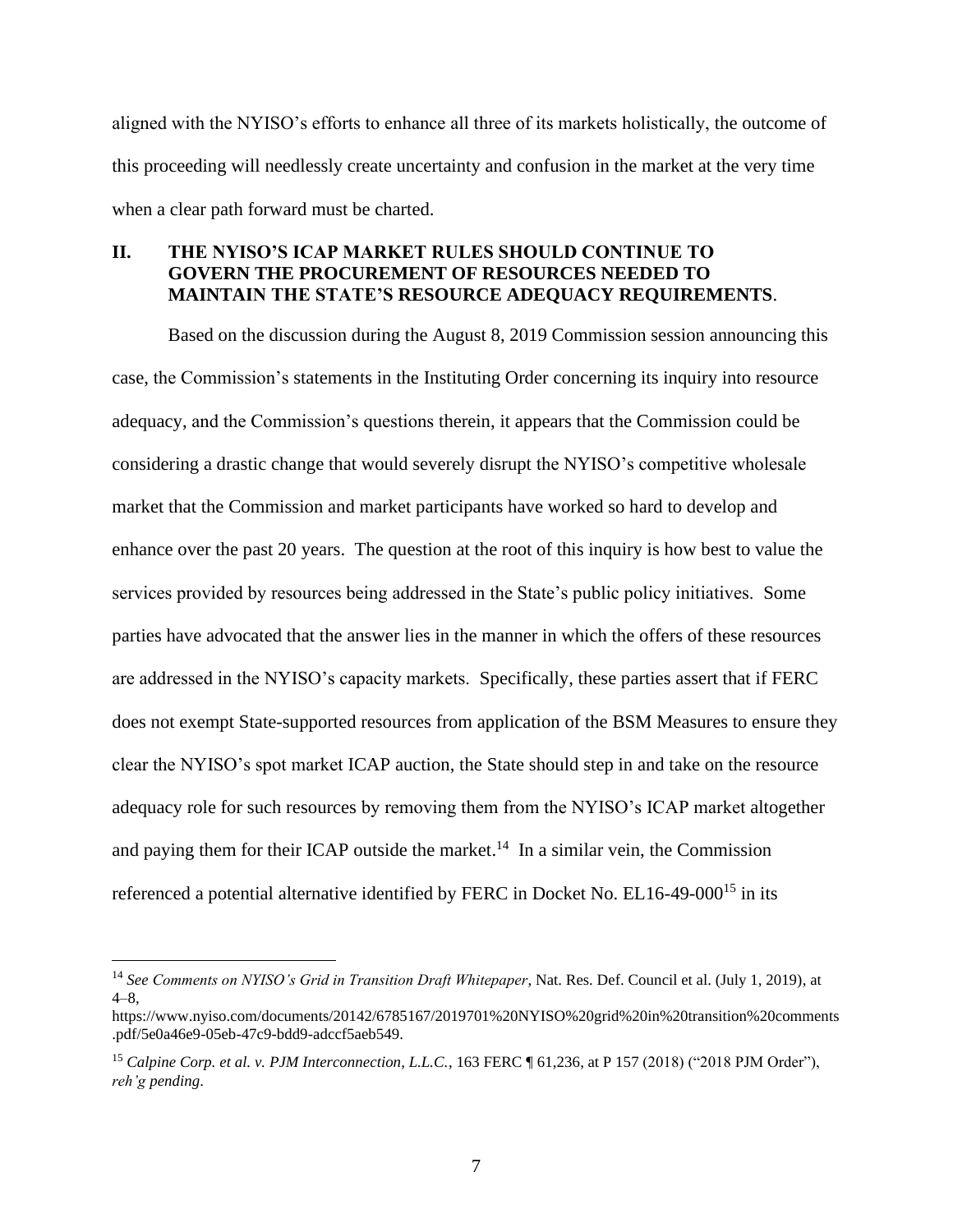Instituting Order, pursuant to which resources receiving out-of-market support could be matched with a commensurate amount of load and could be removed from PJM Interconnection, L.L.C.'s ("PJM") ICAP market for some period of time through the creation of a resource specific Fixed Resource Requirement Alternative ("FRR Alternative") to avoid being subject to PJM's equivalent of the NYISO's BSM Measures, the Minimum Offer Price Rule ("MOPR").<sup>16</sup> The Commission also cited to the California Public Utility Commission's ("CAPUC") Resource Adequacy program, which, consistent with the FERC-approved California ISO tariff, requires LSEs to meet resource adequacy requirements through either self-supply or bilateral contracts rather than through a centralized ISO-administered ICAP market.<sup>17</sup>

IPPNY understands that the Commission is strongly opposed to applying the BSM Measures to State-supported resources. The Commission protested their adoption in 2008 and has sought broad-sweeping exemptions in their application in numerous pleadings since that time. If FERC had permitted these proposed changes, however, they would have largely eviscerated the BSM Measures and rendered market clearing prices in the NYISO's capacity markets unjust and unreasonable. Most recently, the Commission and the New York State Energy Research and Development Authority ("NYSERDA") filed a complaint with FERC this past July requesting that FERC exempt State-supported ESRs from the BSM Measures.<sup>18</sup>

<sup>16</sup> Instituting Order at 12.

<sup>17</sup> *Id.* at 12 n.31.

<sup>&</sup>lt;sup>18</sup> July 2019 Complaint. The July 2019 Complaint largely echoed arguments made by these parties in protests to the NYISO's proposals in its ESR compliance filing and Federal Power Act ("FPA") Section 205 filing to address distributed energy resources ("DER") to continue to apply the BSM Measures to these resources. *See* Docket No. ER19-467-000, *New York Indep. Sys. Operator, Inc.*, Protest and Intervention of the New York State Public Service Commission and the New York State Energy Research and Development Authority (Feb. 7, 2019); Docket No. ER19-2276, *New York Indep. Sys. Operator, Inc.*, Protest and Interventions of the New York State Public Service Commission and New York State Energy Research and Development Authority (July 18, 2019). The July 2019 Complaint remains pending before FERC as do the NYISO's ESR compliance filing and its FPA § 205 DER filing.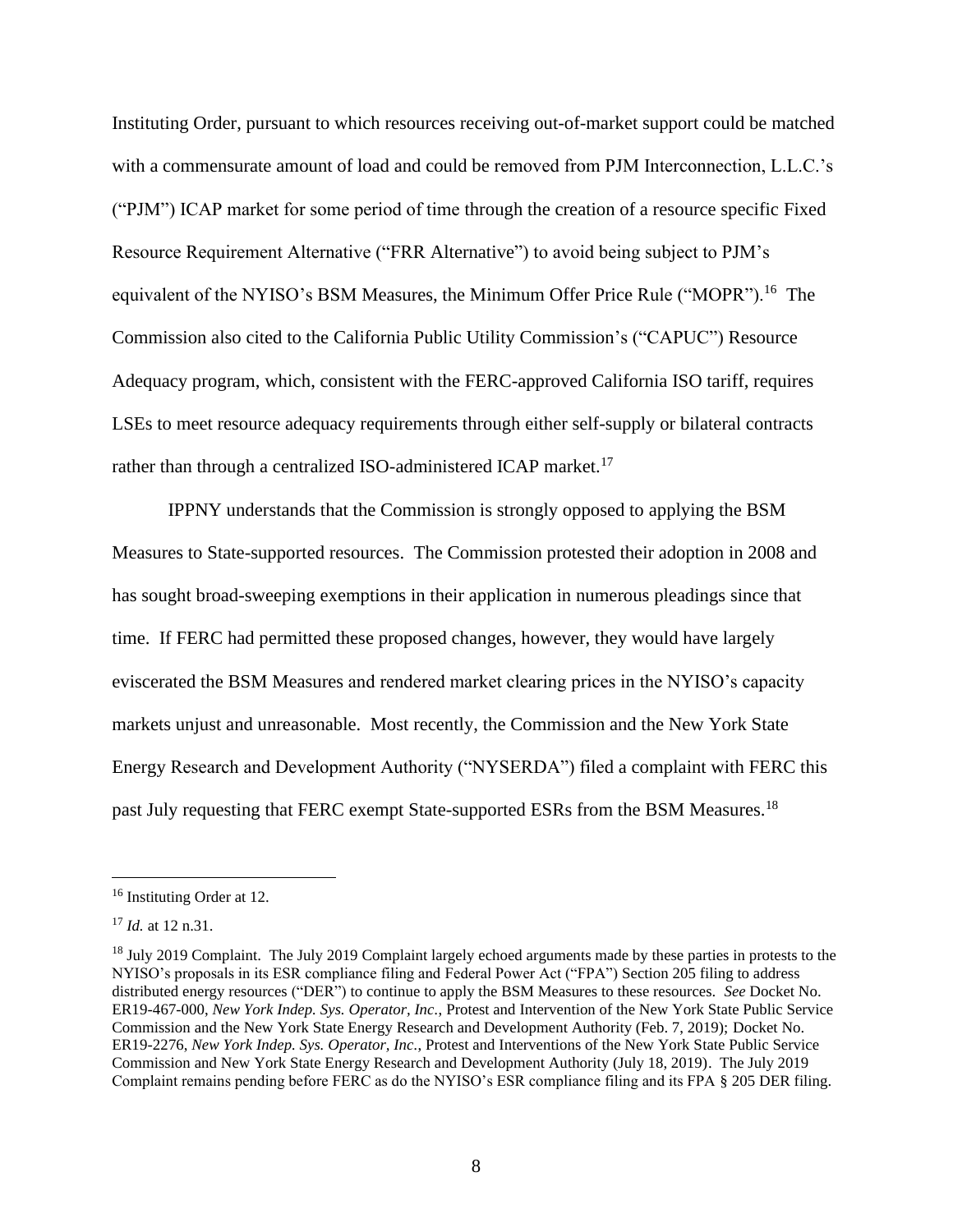IPPNY protested the July 2019 Complaint, demonstrating that the BSM Measures must continue to apply to State-supported ESRs to prevent subsidized uneconomic entry from suppressing ICAP prices artificially in derogation of FERC orders. As FERC has held, permitting such broad-sweeping uneconomic entry would unsustainably distort the market price signals that are necessary to encourage investment in new, and the maintenance of existing, generators to ensure the reliability of the system over the long term.<sup>19</sup>

As the Commission's position on BSM Measures is very unlikely to change, IPPNY will generally forego debating the need for, and the merits of, these measures in this proceeding. IPPNY recognizes the State's climate change concerns, however, and understands the underlying public policy initiatives the State is seeking to implement, which it has deemed beneficial for its citizens. IPPNY's members have substantially contributed to the significant reductions in New York's emissions levels achieved to date and IPPNY members are developing and operating renewable resources. IPPNY members are also actively pursuing the development of ESRs, including on sites in key locations in New York City load pockets. However, while the State's climate change goals are laudable and IPPNY members are working in support of them, FERC has repeatedly established that "resources receiving out of market support are capable of suppressing market prices, regardless of intent."<sup>20</sup>

For this reason, IPPNY cannot and does not agree with the underlying premise of this proceeding: that the Commission can or should take on a resource adequacy role to allow Statesupported resources to be removed from the market as a means to avoid the BSM Measures so

<sup>19</sup> Docket No. EL19-86-000, *supra*, Protest of Independent Power Producers of New York, Inc. (Aug. 19, 2019) ("Protest").

<sup>20</sup> *See* 2018 PJM Order at P 155 (citation omitted).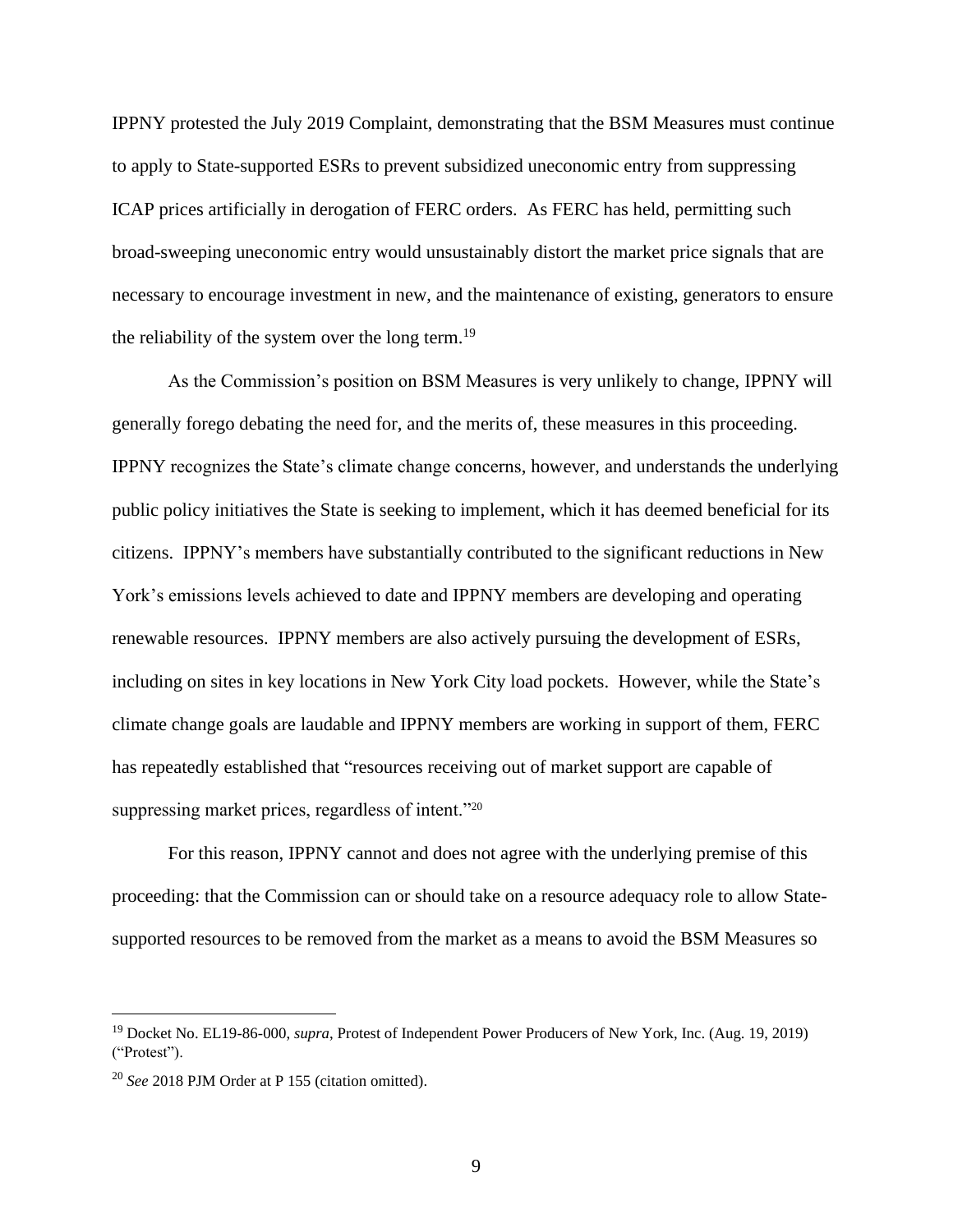that they can be assured of being paid for ICAP. In the Instituting Order's list of questions on which the Commission seeks input, the Commission asks "[w]hat, if any, next steps should the Commission take with respect to resource adequacy matters?"<sup>21</sup> Rather than seeking to take over the role of addressing resource adequacy, the Commission, through DPS Staff, should continue working with market participants in the NYISO stakeholder committee process to enhance the NYISO's market rules. As demonstrated, *infra*, the Commission cannot unilaterally require State-supported resources be removed from the NYISO's ICAP market. Even assuming, *arguendo*, it did have the authority to do so, it should refrain from taking this step in any event.

### **A. The Commission Should Direct Its Efforts to the NYISO's Stakeholder Process to Develop and Implement Market Design Changes That Harmonize the State's Public Policy Initiatives with Competitive Markets.**

In its Draft Whitepaper addressing grid in transition issues, the NYISO described the numerous benefits competitive wholesale markets have brought to New York electricity consumers to date, stating, "[t]he NYISO's markets have thus far met their objective of maintaining reliable service at low cost. They have attracted and retained sufficient capacity and have maintained high operational reliability with limited out-of-market interventions."<sup>22</sup> With that said, the NYISO recognized that New York's economy-wide decarbonization goals and clean energy mandates will have substantial impacts on the NYISO's wholesale markets that will

<sup>21</sup> Instituting Order at 12.

<sup>22</sup> *Reliability and Market Considerations for a Grid in Transition*, NYISO (May 2019), at 26, [https://www.nyiso.com/documents/20142/6785167/Grid%20in%20Transition%20DRAFT%20FOR%20POSTING.](https://www.nyiso.com/documents/20142/6785167/Grid%20in%20Transition%20DRAFT%20FOR%20POSTING.pdf/74eb0b20-6f4c-bdb2-1a23-7d939789ed8c) [pdf/74eb0b20-6f4c-bdb2-1a23-7d939789ed8c](https://www.nyiso.com/documents/20142/6785167/Grid%20in%20Transition%20DRAFT%20FOR%20POSTING.pdf/74eb0b20-6f4c-bdb2-1a23-7d939789ed8c) ("Draft Whitepaper"); *see also 2018 State of the Market Report for the New York ISO Markets*, Potomac Economics (May 2019), at i,

https://www.nyiso.com/documents/20142/6785167/Grid%20in%20Transition%20DRAFT%20FOR%20POSTING. pdf/74eb0b20-6f4c-bdb2-1a23-7d939789ed8c (stating that the NYISO's markets in 2018 performed competitively). The NYISO has indicated it is reviewing the comments submitted on the Draft Whitepaper and expects to issue its final Whitepaper later this year.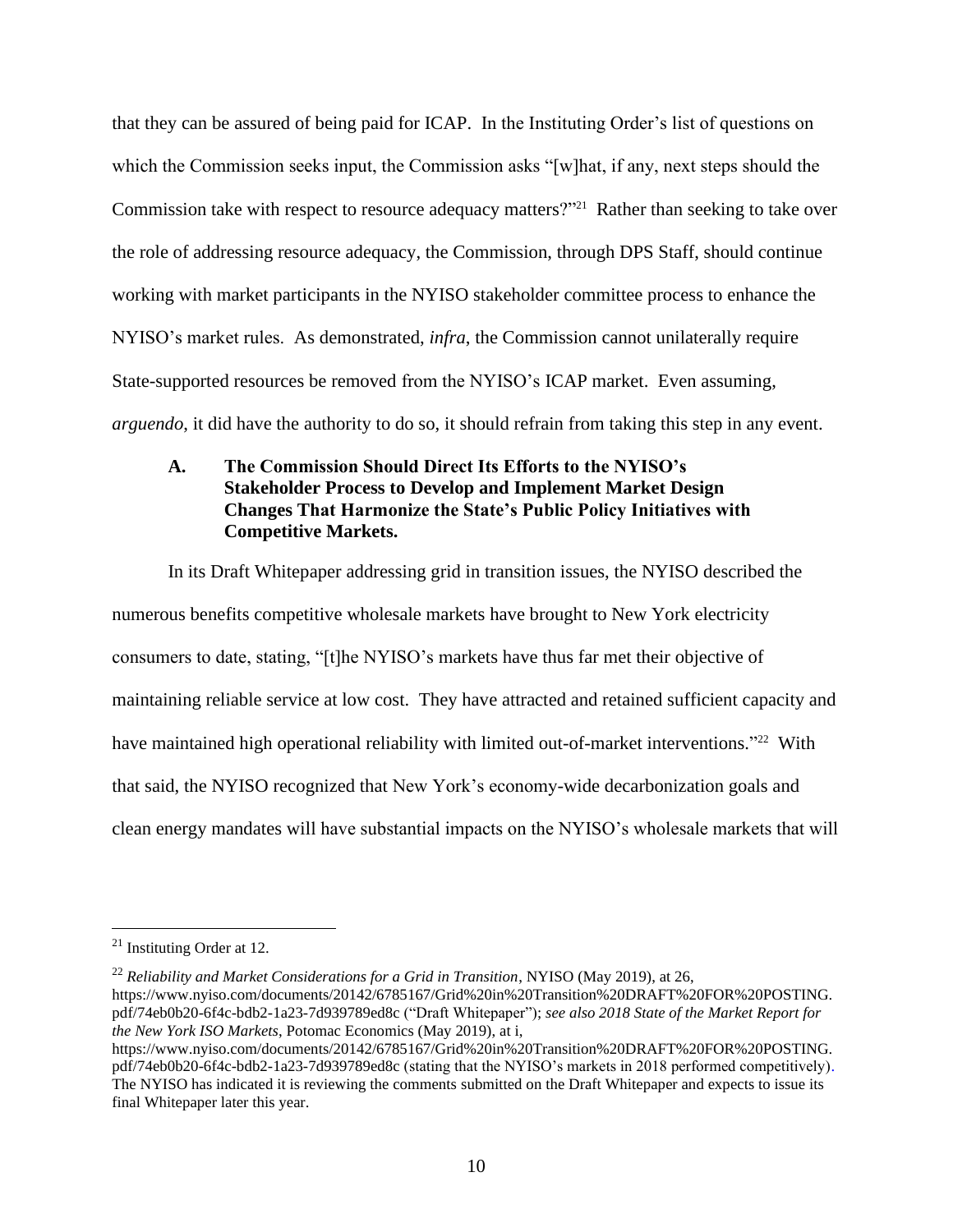require market changes to ensure revenue adequacy for suppliers to meet reliability needs. The

NYISO stated that the shift in generation mix required by the State's clean energy goals:

poses a multitude of challenges to the NYISO's primary goal of supporting a reliable and economically efficient electric grid. These new renewable resources have economic and performance characteristics that may not align well with the current wholesale market design. Additionally, . . . there may be a need for retirement of inflexible generation to support new intermittent renewable resources. Many of the new resources will be weatherdependent (e.g., wind and solar resources), which creates operational challenges and may require large amounts of flexible, controllable resources to maintain a reliable system. These renewable resources also have zero or very low variable costs, which reduces energy prices, on average and in most hours. This in turn places a greater emphasis on ancillary services and capacity market requirements and revenues to retain flexible and controllable resources to maintain reliable system operation. Absent a corresponding increase in capacity or ancillary service requirements and revenues or other wholesale market changes, investment signals for complementary resources may be insufficient to meet future reliability challenges.<sup>23</sup>

In its 72-page Draft Whitepaper, the NYISO identified a laundry list of issues and potential market enhancements to address the successful harmonization of the State's policies with the wholesale markets, including the NYISO's ICAP market—an analysis that directly addressed the Commission's inquiries in this case as to whether the State's policies and the NYISO's markets are in alignment and, if not, the mechanisms available to drive alignment.<sup>24</sup> As the NYISO described in its Draft Whitepaper, one of its most important initiatives to harmonize State clean energy policies with wholesale markets is its comprehensive market design and associated tariff amendments that would internalize the value of carbon emission reductions in wholesale energy prices. As designed, the NYISO's carbon pricing proposal would

<sup>23</sup> Draft Whitepaper at 17.

<sup>24</sup> *See* Instituting Order at 11.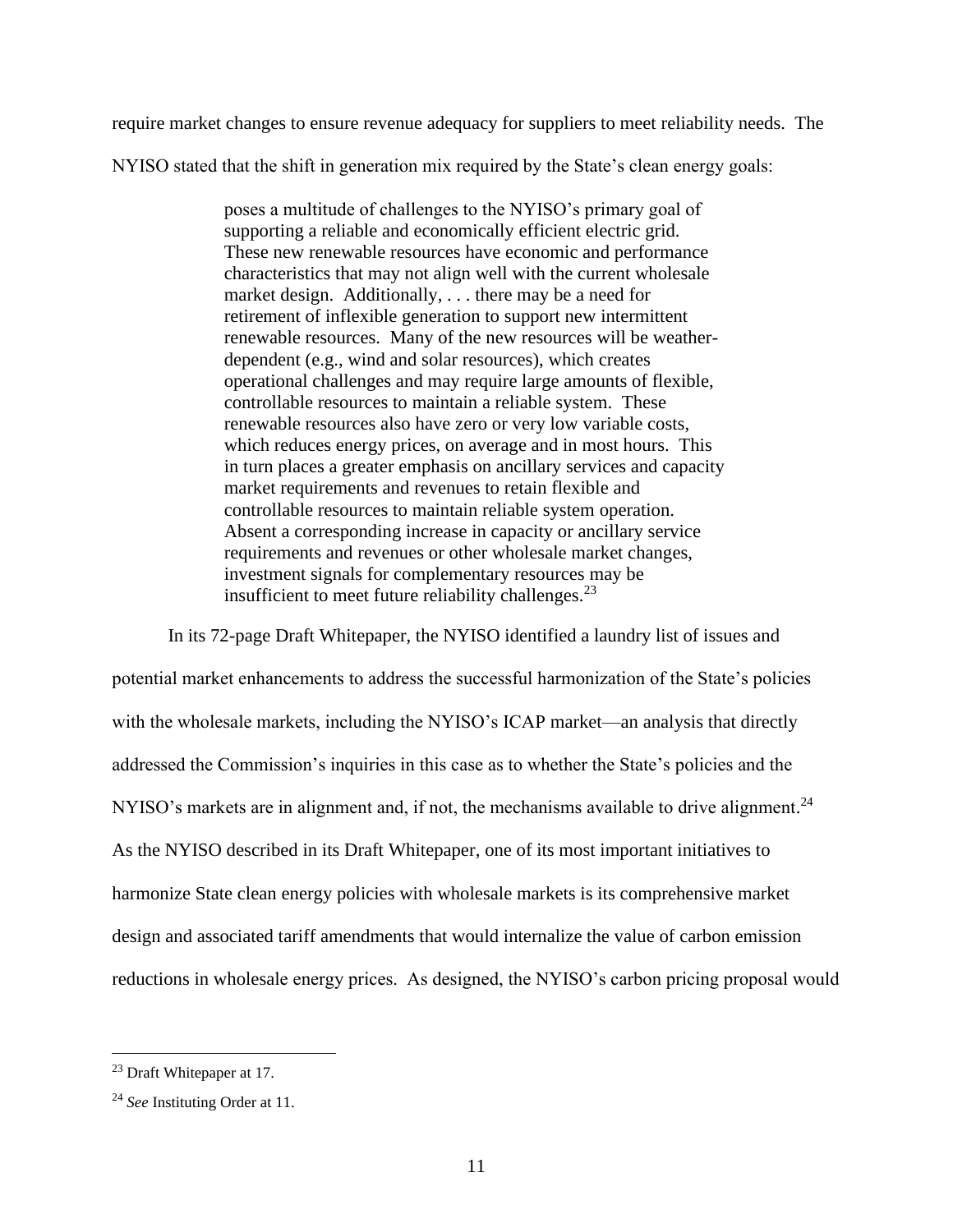much more effectively address the State's policies by adding the value of carbon to the energy bids of carbon-emitting resources (the "Carbon Adder"). The NYISO dispatch would thus incorporate the full carbon cost in its commitment and dispatch decisions, and those costs would be included in the wholesale energy prices, which all resources would be paid. Carbon emitting resources would be paid the wholesale-energy price, including the value of carbon emissions, but would be required to pay for the cost of carbon associated with emissions from the unit's operation. Non-carbon emitting resources that operate at the right time and location, on the other hand, would be paid the wholesale price, inclusive of the cost of carbon, without having to pay for carbon emissions, thereby rewarding them for avoiding carbon emissions. Net receipts from charging carbon emitting resources for the carbon they emit would be returned to consumers.

The NYISO's proposed tariff amendments provide that the Commission would set the Carbon Adder price to be included in the energy prices.<sup>25</sup> By the express provisions of the Climate Act, the State—now through the New York State Department of Environmental Conservation ("DEC")—would have the ability to significantly reduce, if not eliminate, the need for out-of-market subsidies to incent the development of most renewable resources or ESRs by effectively structuring the Carbon Adder to reflect the value of providing carbon-free generation. Moreover, as the NYISO noted in its Draft Whitepaper, new resources will be exempt from Offer Floor mitigation so long as the surplus capacity margin in a locational capacity zone drops below 6% in Zone J or 5% for the G-J Locality.<sup>26</sup> With the Climate Act's mandating the DEC to adopt regulations to reduce greenhouse gas emissions by 85% by 2050, the DEC can tailor its

<sup>&</sup>lt;sup>25</sup> The design of the NYISO's carbon pricing proposal was finalized prior to the enactment of the Climate Act, which requires the Department of Environmental Conservation to define the cost of carbon.

<sup>26</sup> *See* Draft Whitepaper at 52.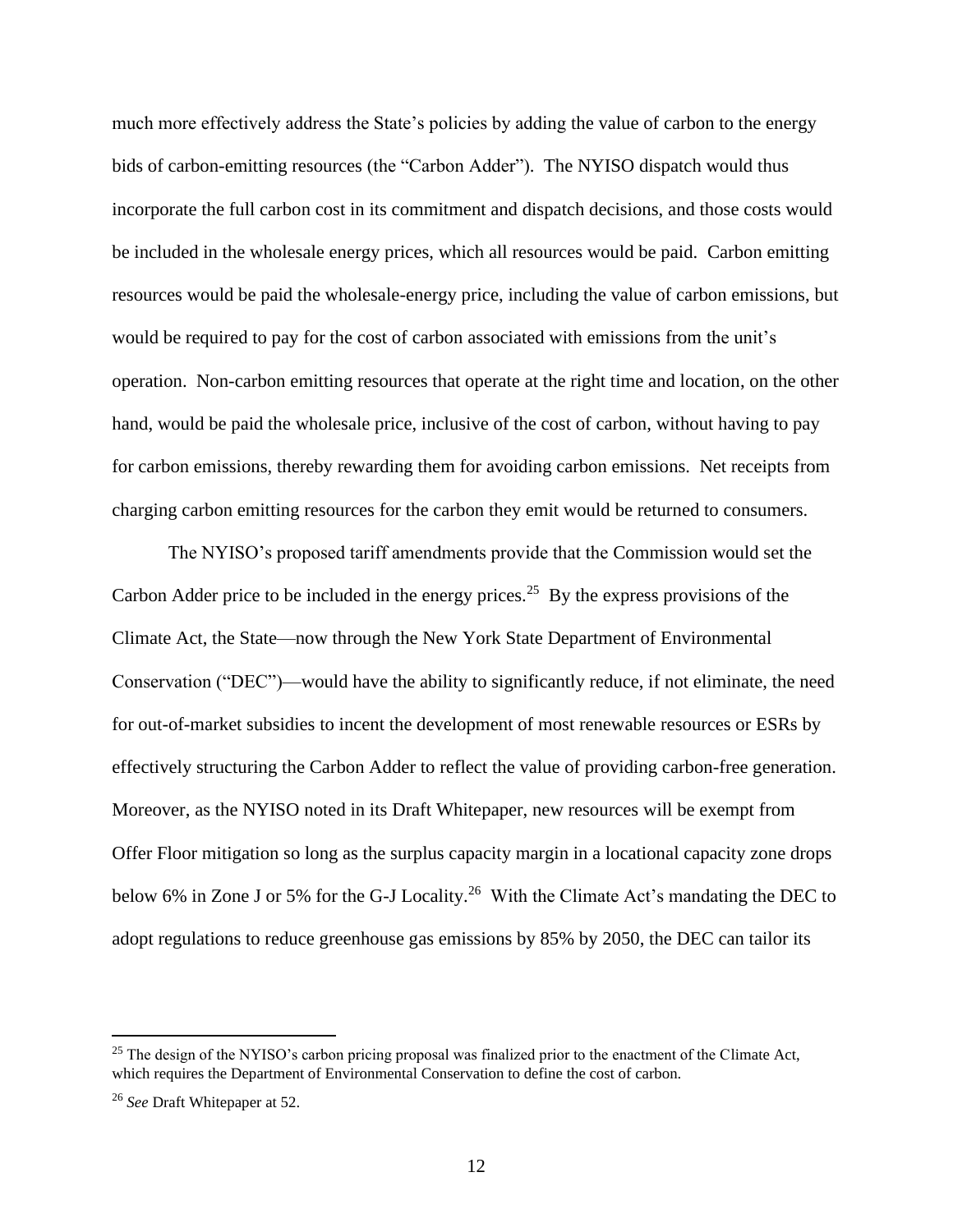regulations to align retirements of emitting resources to match the entry of new non-emitting resources in the locational capacity zones below these thresholds.

In its Instituting Order, the Commission asks how to align the State's clean energy mandates with the NYISO's capacity market.<sup>27</sup> In its analysis of the benefits and costs of the NYISO's proposed carbon pricing program following the State's enactment of the Climate Act, the Analysis Group established that implementation of the NYISO's carbon pricing program could "provide a number of benefits, including support for New York policy makers' goals to reduce carbon emissions as quickly and as economically as possible."<sup>28</sup> This result inures because the energy market, for the first time, would be placing value on carbon-free and lower carbon operations, a result that squares with the Climate Act and the State's ongoing public policy initiatives. To that end, the Analysis Group highlighted the interrelationship between the carbon pricing program and the NYISO's BSM Measures. Because the program would effectively price the value of carbon in the markets, the Analysis Group found some carbon-free resource options would be economic. Thus, the State could proceed with its initiatives, and the market would select the most effective renewable resources without the need for contracts or additional changes to the current BSM structure:

> A carbon pricing policy as proposed through the NYISO stakeholder process represents a fair and transparent, competitive, market-based mechanism to compensate resources based on generating resource attributes (*i.e.*, zero-emissions or renewable resource attributes). Administration of a carbon pricing mechanism would help to align state policy with the state's wholesale markets, and reduce the potential for FERC to impose further BSM actions by guiding the development of new clean energy resources substantially through pricing in competitive wholesale markets.<sup>29</sup>

<sup>27</sup> *See* Instituting Order at 11.

<sup>28</sup> Analysis Group Report at 59.

<sup>29</sup> *Id.* at 40, 42–43.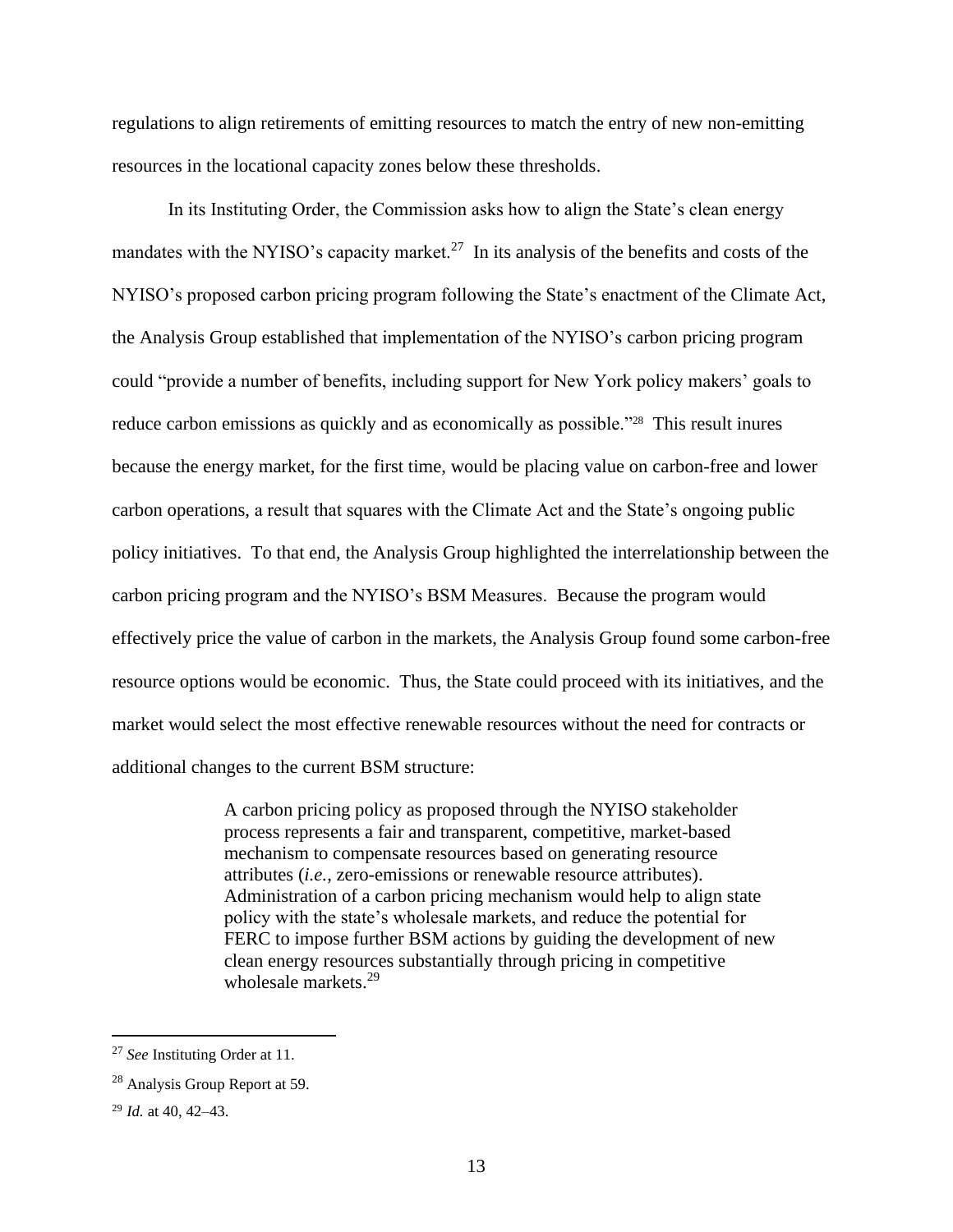The potential for carbon pricing to eliminate the need for out-of-market subsidies was demonstrated by the weighted average fixed price for RECs in the contracts awarded in NYSERDA's most recent solicitation for RECs, which was \$18.52/MWh for solar, onshore wind, and ESRs. At the NYISO average hourly marginal emissions rate of 0.5 tons of carbon emitted per MWh, \$18.52/MWh is roughly equivalent to a \$41 social cost of carbon, which is at the lower end of the range of possible Carbon Adder prices DPS Staff suggested be evaluated as part of the State's collaborative process with the NYISO to examine incorporating the social cost of carbon into the wholesale market.<sup>30</sup> Based on the recent solicitation for offshore wind RECs and NYSERDA's projections that the costs of offshore wind will drop as the nascent industry matures in the United States, it is also possible that a modest and predictable social cost of carbon could soon provide the missing market revenues needed by offshore wind developers to be economic without a need for out-of-market payments.

The significance of the potential for the Carbon Adder to eliminate the need for out-ofmarket payments cannot be overstated as it gets right to the heart of this proceeding, namely avoidance of the imposition of Offer Floor mitigation on the ICAP market bids of the State's preferred technologies under the NYISO's BSM Measures. Because the Carbon Adder could potentially increase energy market revenues to a level where even a nascent technology such as offshore wind could be economic without State subsidies, other more well-established technologies are likely economically viable with a Carbon Adder, such as the existing nuclear

<sup>30</sup> *See* Warren Myers, *Recommended CO2 Value to Use in IPPTF Analysis*, DPS (Apr. 23, 2018), at 7, https://www.nyiso.com/documents/20142/1393516/IPPTF%20CO2%20Value%204%2023%202018%20final%20% 20pd.pdf/9b8ad8e6-8766-368e-43cd-171b55391a1d.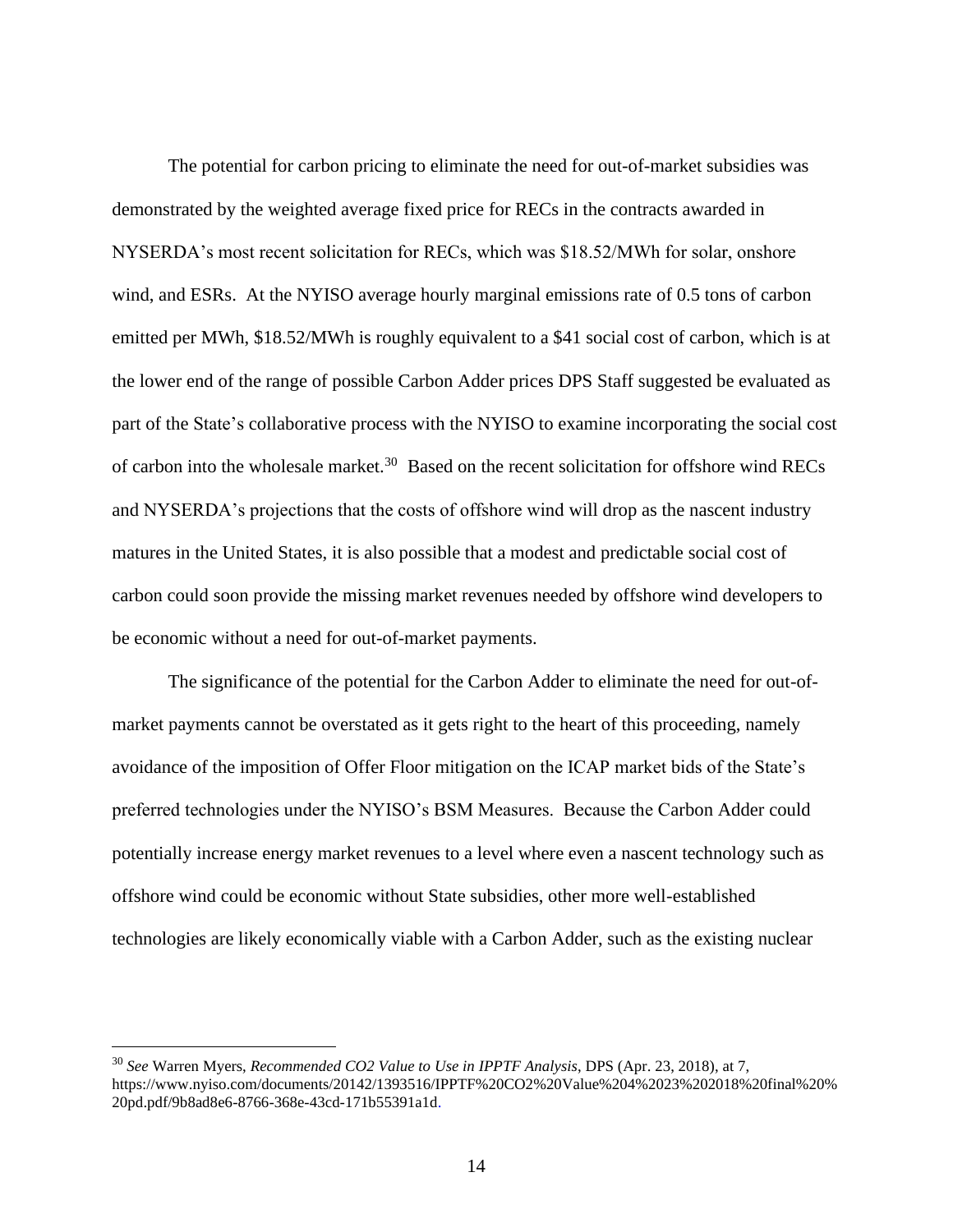facilities (which are being compensated for their zero emissions attributes), onshore wind, solar, and ESRs.

The NYISO's carbon pricing proposal thus presents a market-based means to comprehensively address the Climate Act's dictate to develop renewable resources and ESRs. Adoption of carbon pricing would provide a market-based mechanism to most efficiently recognize and compensate for the environmental and local reliability benefits the Commission has referenced in this proceeding, thereby reconciling the resource adequacy requirements with the State's renewable energy and emission reduction goals. At the same time, the BSM Measures would continue to effectively assess the economics of supply resources so the necessary protections afforded by the BSM Measures would be kept fully intact. Accordingly, the Commission should formally endorse the NYISO's carbon pricing proposal in this proceeding to harmonize State public policy with the competitive markets while, at the same time, keeping the necessary protections afforded by the BSM Measures fully intact.<sup>31</sup>

The NYISO also stated in its Draft Whitepaper that it plans to investigate with stakeholders a proposed revision to its ICAP market structure to further harmonize the market with the State's clean energy goals. Among efforts the NYISO has initiated, this specific investigation would study "the suitability of an orderly retirement of excess conventional resources by pairing these retirements with the entry of Public Policy based renewable resources," similar to the ISO-New England CASPR (Competitive Auctions with Sponsored

 $31$  The NYISO has repeatedly established in stakeholder meetings that it seeks State support for its program. Endorsing the carbon pricing proposal in a Commission order issued in this proceeding would provide certainty and transparency to the market and a clear and important signal to the NYISO—as well as FERC—to proceed with the program.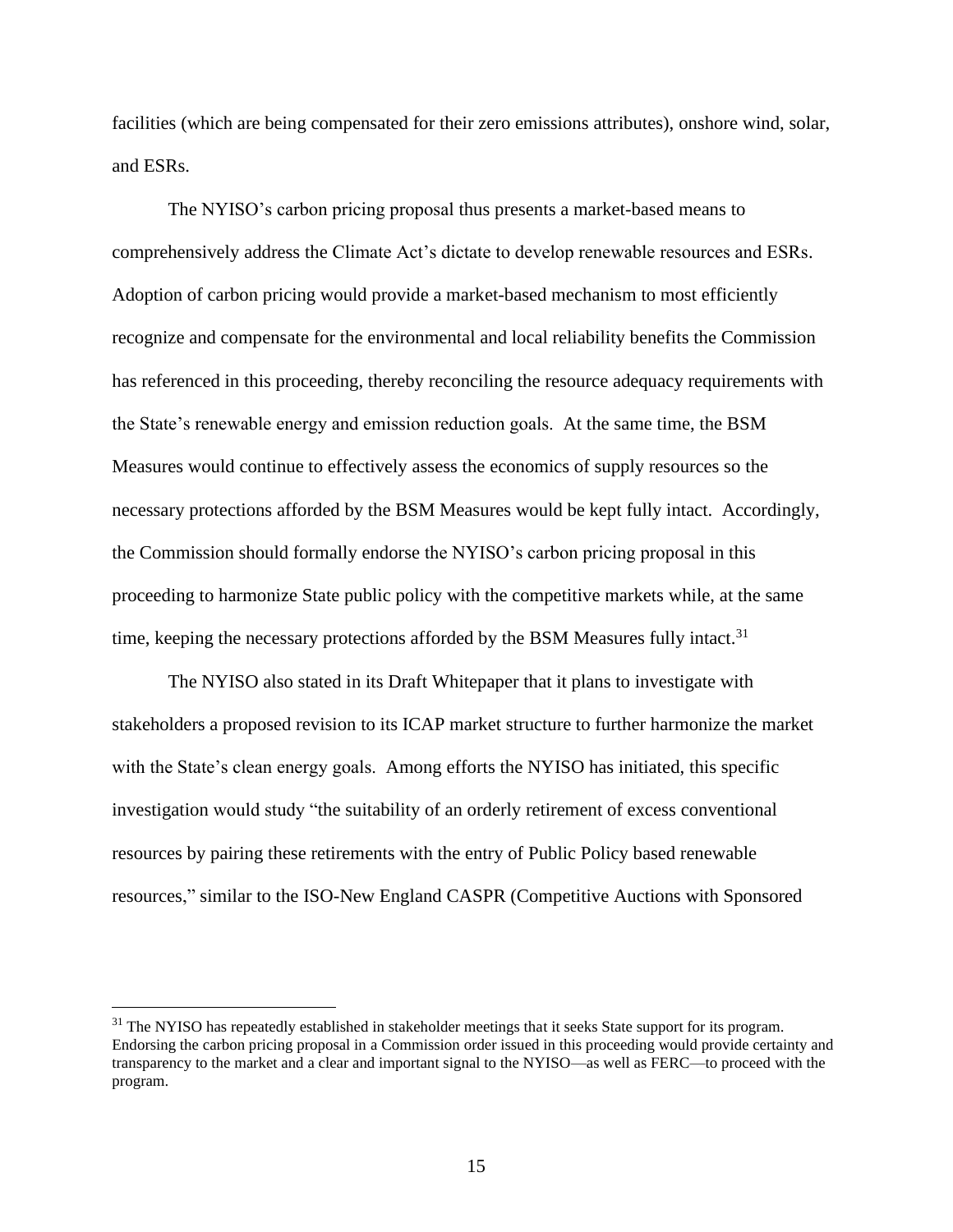Resources) mechanism.<sup>32</sup> Importantly, under the CASPR approach, uneconomic State-supported resources would receive payment for their ICAP even though they had not cleared the ICAP market at their Offer Floors. Other ongoing NYISO efforts are exploring how to effectively value the capacity of resources with duration limitations and how to effectively value the capacity of resources that have limited availability during peak operating conditions. While at different stages of development, these efforts reflect a concerted effort to comprehensively address complex market and operational issues as the system's composition continues to evolve with 21<sup>st</sup> century technology and innovation.

This proceeding, however, potentially throws a wrench into the NYISO's urgently needed and focused efforts to adapt its market rules to harmonize with the Climate Act's mandated changes in the State's generation mix. Rather than examine all of the issues that impact the NYISO's energy, ancillary services, and ICAP markets holistically, the Commission's proceeding could, if it moves forward, examine just one piece of the integrated whole—resource adequacy—in isolation, and, even more problematically, potentially could seek to apply a resource adequacy construct outside of the NYISO's markets. Not only would this be an inefficient way to address market design, requiring a duplication of effort and an unwise use of scarce resources of both the State and market participants, it would create great uncertainty for market participants and investors alike as to the continued viability of the NYISO's ICAP market and whether any replacement mechanism would, in fact, provide the revenues necessary to support the operation of new and needed existing resources at the very time the State begins to implement its ground-breaking legislation.

 $32$  Draft Whitepaper at 52. Since issuance of the Draft Whitepaper, the NYISO also has unilaterally determined it will include a comprehensive review of its BSM Measures with a market design complete milestone to allow for tariff changes if warranted after review in its list of 2020 projects. This work is expected to commence in early 2020.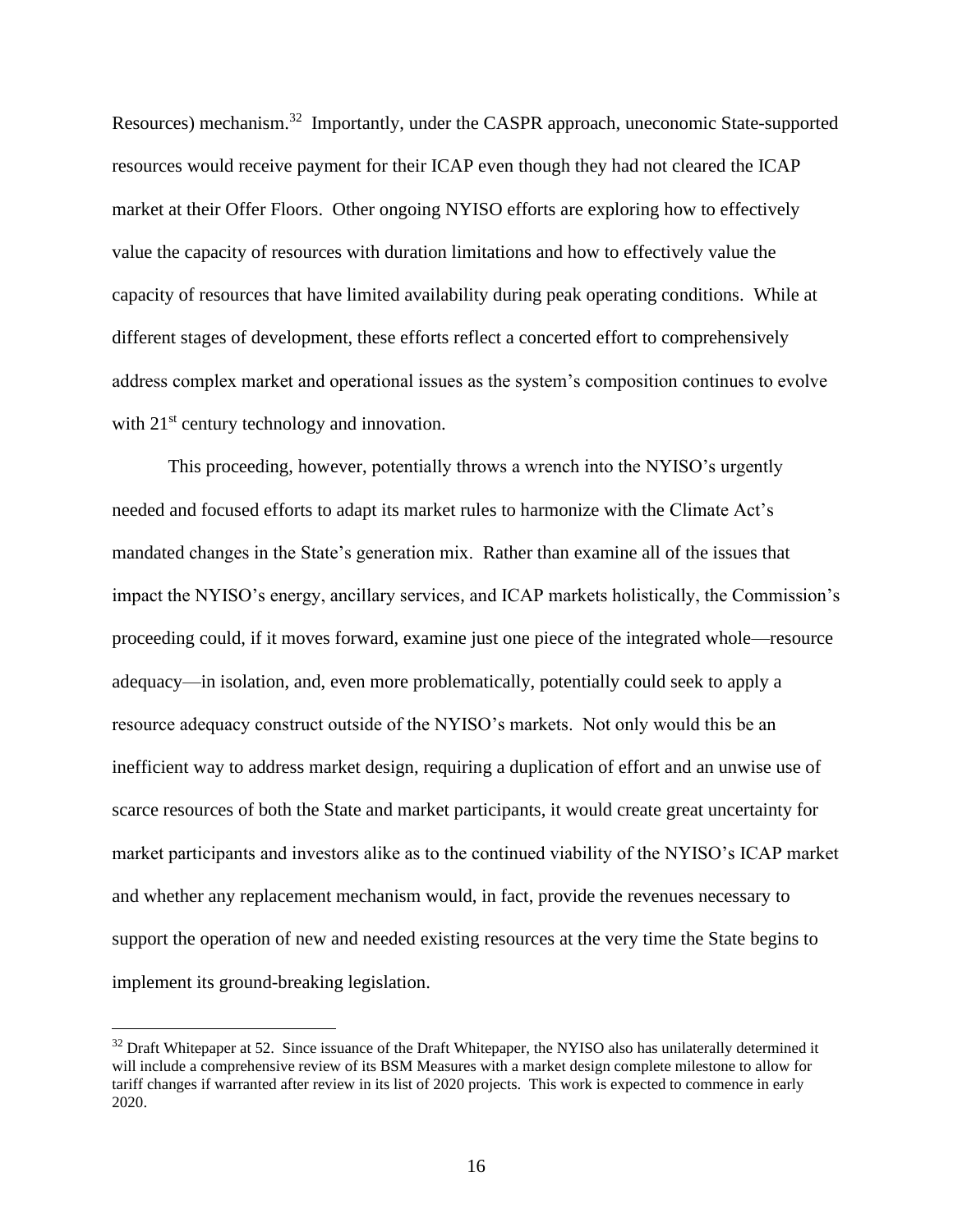#### **B. The Commission is Preempted by the FPA from Unilaterally Asserting a Resource Adequacy Role.**

The Commission cannot unilaterally remove resources and load from the NYISO's ICAP market to avoid the application of Offer Floor mitigation to State-supported resources because it is preempted by the FPA and the FERC-approved NYISO tariff which requires all unforced capacity ("UCAP") purchased to meet LSE resource adequacy needs in the State (*i.e.*, ICAP to meet the installed reserve margin ("IRM") established by the New York State Reliability Council ("NYSRC") and the locational minimum ICAP requirements established by the NYISO in the two Mitigated Capacity Zones as well as on Long Island (together, the "UCAP Obligation")) to be reflected in the NYISO's spot market auction. Under the existing, FERC-approved NYISO Services Tariff, all LSEs must participate in the NYISO's ICAP spot market auction and only supply accounted for in such auction can be used by LSEs to meet their UCAP Obligations.<sup>33</sup> The NYISO tariff provides that the UCAP Obligation is established for all LSEs by the NYISO ICAP spot market auction. The NYISO tariff also provides that all new ICAP suppliers in Mitigated Capacity Zones, unless exempt, are subject to Offer Floor mitigation. The UCAP of any ICAP supplier may not be used to satisfy any LSE's UCAP Obligation unless it clears the ICAP spot market auction. Significantly, the NYISO's tariff does not allow LSEs and suppliers to contract with each other for ICAP subject to an Offer Floor to circumvent the BSM Measures or to otherwise avoid the NYISO's ICAP market and associated requirements. Without approval by FERC of changes to these tariff provisions, the NYISO is required to continue procuring capacity through the ICAP market regardless of any steps the State might take.

<sup>&</sup>lt;sup>33</sup> NYISO Market Administration and Control Area Services Tariff §§ 5.11.2, 5.14.4 ("Services Tariff").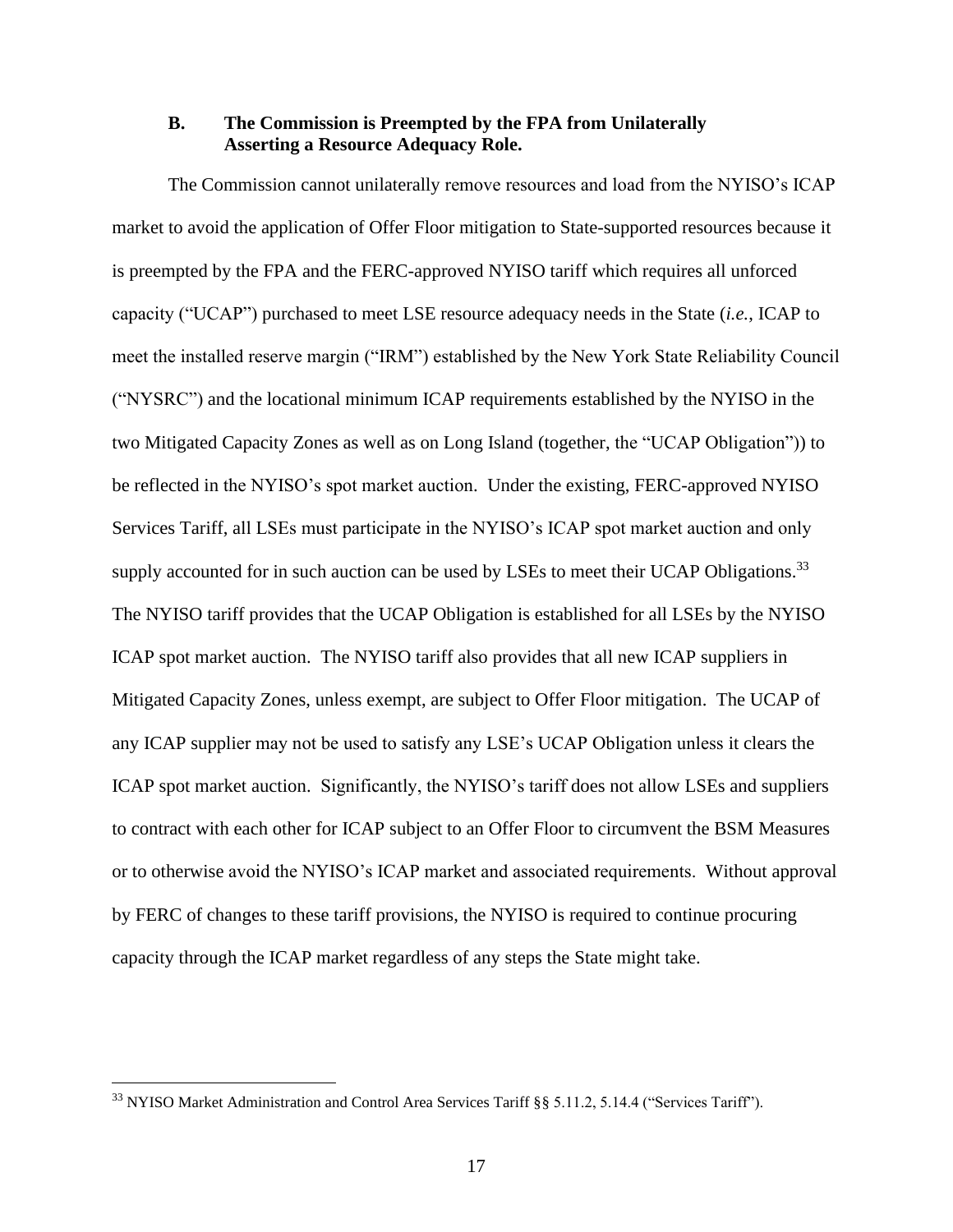While FERC has recognized that states may have a role in resource adequacy and planning and has found ISO-proposed tariffs, such as the California ISO's tariff, that provide that resource adequacy is secured through state resource adequacy constructs rather than centralized ISO-administered ICAP markets can be just and reasonable based upon the specific facts and circumstances presented, FERC has established that it has jurisdiction over resource adequacy and it is—and must, by law, be—FERC that will exercise that jurisdiction cognizant of the traditional role for state regulatory authorities. FERC ruled that:

> [T]he question of jurisdiction over resource adequacy is a complex matter that represents "the confluence of state and federal jurisdiction." While we are cognizant of the traditional role of state and local entities in regulating resource adequacy, we are also aware of our responsibility under the FPA to ensure the reliability of the system and that wholesale rates are just and reasonable. We will defer to state and local entities' decisions when possible on resource adequacy matters, but in doing so we will not shirk our congressionally-mandated responsibilities. We find that the adequacy of resources can have a significant effect on wholesale rates and services and therefore is subject to Commission  $i$ urisdiction.<sup>34</sup>

Unlike the FERC-approved California ISO tariff structure and the rules implemented by the CAPUC based on that structure, the NYISO's Services Tariff mandates that ICAP procured by LSEs in New York must be reflected in the NYISO's spot market auction and otherwise contains a comprehensive set of rules establishing the rates, terms, and conditions for all LSEs in the State to meet resource adequacy requirements. The Commission is thus preempted by the FPA from establishing unilaterally its own resource adequacy program, whether couched in terms of environmental, local reliability benefits, or otherwise, that would remove load and supply from the NYISO's ICAP market. Such a program could not be established absent FERC

<sup>34</sup> *Cal. Indep. Sys. Operator. Corp.*, 119 FERC ¶ 61,076, at P 540 (2007).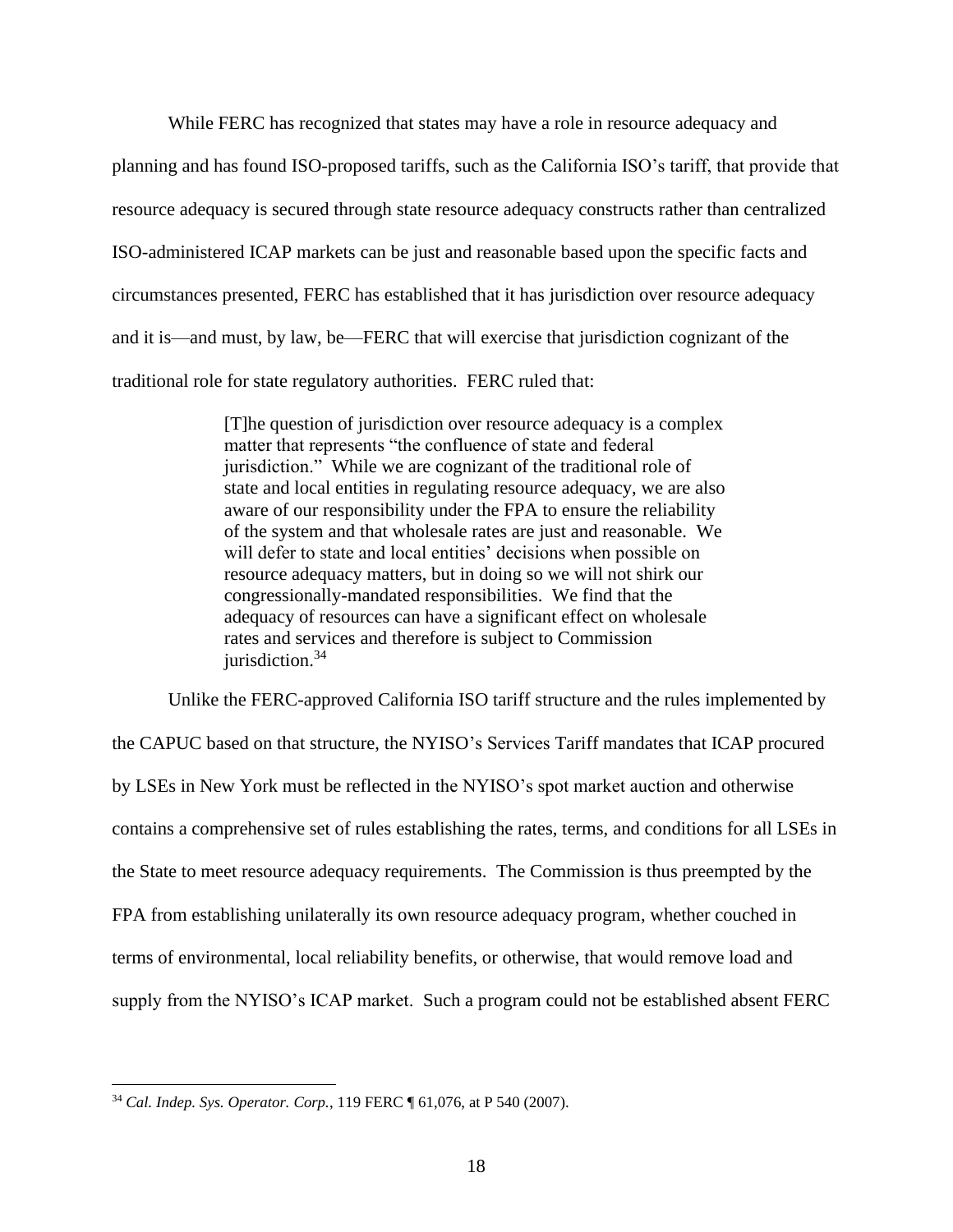approval of changes to the current ICAP market structure as set forth in the NYISO Services Tariff.

By operation of the Supremacy Clause of Article VI of the U.S. Constitution, federal law supersedes state or local laws in three important respects.<sup>35</sup> Congressional intent to preempt state or local law may be evinced (1) by express language in a federal statute, (2) implicitly, where the federal legislation is so comprehensive in scope that it fully occupies the field of its subject matter jurisdiction (field preemption), or (3) implicitly, where the state or local law actually conflicts with the federal law (conflict preemption).<sup>36</sup> Under the conflict preemption prong of the test, an actual conflict arises when either compliance with both federal and local laws is physically impossible or when the local law stands as an obstacle to the accomplishment of the full congressional purposes and objectives.<sup>37</sup> Notably, "[f]ederal regulations have no less preemptive effect than federal statutes."<sup>38</sup>

The FPA confers upon FERC the exclusive responsibility for ensuring that transmission and wholesale power sales, rates, and charges, including any rule, regulation, practice, or contract affecting them, are just and reasonable and not unduly discriminatory. Here, the rates for ICAP together with the rules and practices governing this service are inextricably interrelated and fall within FERC's exclusive jurisdiction, and FERC has comprehensively defined a resource adequacy construct for the New York markets. Specifically, Section 201(b)(1) of the

<sup>35</sup> *Hillsborough County v. Automated Med. Labs., Inc.*, 471 U.S. 707, 712–13 (1985).

<sup>36</sup> *Id.* at 713; *see also Drattel v. Toyota Motor Corp.*, 92 N.Y.2d 35, 42–43(1998), *abrogated on other grounds*, *Geier v. American Honda Motor Co., Inc.*, 529 U.S. 861 (2010).

<sup>37</sup> *Hillsborough County*, 471 U.S. at 713; *Guice v. Charles Schwab & Co.*, 89 N.Y.2d 31, 39 (1996), *cert. denied,*  520 U.S. 1118 (1997).

<sup>38</sup> *Fidelity Fed. Sav. & Loan Ass'n v. de la Cuesta*, 458 U.S. 141, 153 (1982).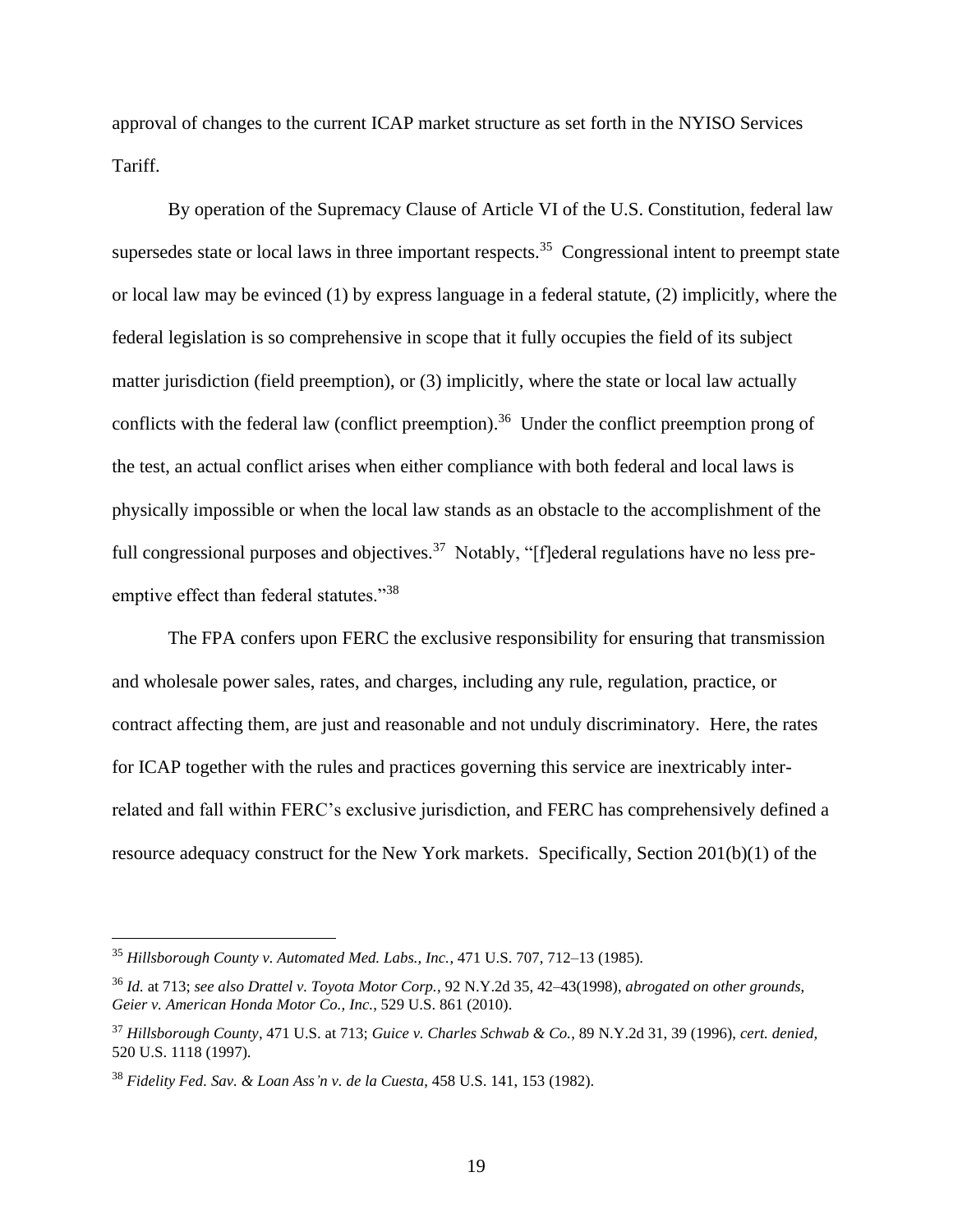FPA confers jurisdiction on FERC over the transmission of electric energy in interstate commerce and sales of electric energy at wholesale in interstate commerce.<sup>39</sup> In addition, Section 205(a) of the FPA states that:

> All rates and charges made, demanded, or received by any public utility for or in connection with the transmission or sale of electric energy subject to the jurisdiction of [FERC], *and all rules and regulations affecting or pertaining to* such rates or charges shall be just and reasonable, and any such rate or charge that is not just and reasonable is hereby declared to be unlawful.<sup>40</sup>

Finally, FPA § 206 grants FERC the ability to review "any rate, charges, or classification" charged by a public utility for any transmission or sale subject to the jurisdiction of FERC, as well as "any rule, regulation, practice, or contract affecting such rate, charge, or classification . . .  $, 41$ 

FERC's jurisdiction over wholesale sales, thus, preempts the Commission from regulating any aspect of the provision of wholesale service.<sup>42</sup> With respect specifically to LSEs' procurement of ICAP to meet resource adequacy requirements, the Commission is preempted by the FPA from defining a State-based program for LSEs to procure service from wholesale generators and wholesale generators to sell service to LSEs to satisfy resource adequacy requirements outside of the NYISO's ICAP market and its associated rules. Such a structure, if the Commission were to attempt to apply it, would directly conflict with FERC's regulation of the rates, terms, and conditions of wholesale service. Specifically, it would directly run afoul of the FERC-approved NYISO tariff provisions that expressly establish the ICAP market, which

 $39$  16 U.S.C. § 824(b)(1).

 $40$  16 U.S.C. § 824d(a) (emphasis added).

<sup>41</sup> 16 U.S.C. § 824e(a).

<sup>42</sup> *See Consol. Edison Co. of N.Y., Inc. v. Pub. Serv. Comm'n of State of N.Y.*, 63 N.Y.2d 424, 439–40 (1984).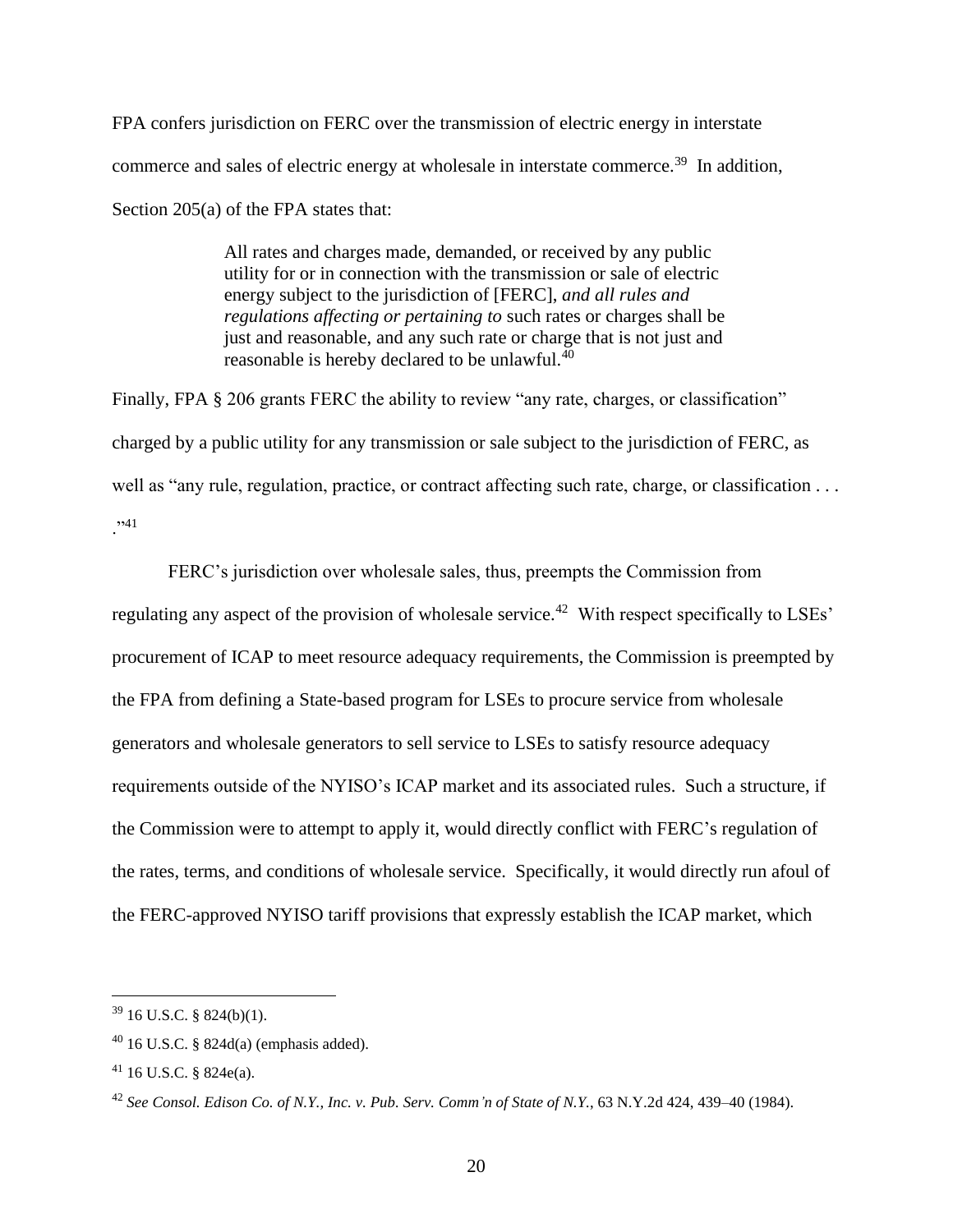has been designed to ensure that suppliers have an opportunity to earn a just and reasonable rate. Given FERC's unquestionably exclusive jurisdiction over the rates for wholesale services provided by wholesale generators, such a structure could well lead to rates that are not just and reasonable in direct violation of FPA § 205.

Indeed, FERC rejected a proposal that would allow the Commission to intrude into the NYISO's selection of resources to meet reliability needs because it would interfere with the NYISO's procedures—circumstances directly analogous to, and inextricably interrelated with, the resource adequacy considerations at issue here. In an order issued in 2015, FERC addressed the NYISO's proposed tariff revisions establishing procedures governing the retention of and compensation to generators that wish to deactivate but are found by the NYISO to be required to provide service to satisfy an identified reliability need on the New York electric system, commonly referred to as "reliability must run" ("RMR") service.<sup>43</sup> FERC rejected a proposal to allow the Commission to evaluate non-generation alternatives to meet reliability needs. FERC found that the NYISO "is uniquely positioned to assess the need for RMR service" and "is the appropriate entity to assess the potential impacts RMR agreements may have on its markets in New York."<sup>44</sup> FERC concluded that "NYISO should be the entity that administers RMR service in New York pursuant to the provisions of its Commission-jurisdictional [Services] Tariff . . . ."<sup>45</sup> FERC rejected the Commission's rehearing request that the February 2015 Order "interferes with the [Commission]'s jurisdiction," stating that "[t]he rates, terms, and conditions for RMR service ...

<sup>43</sup> *New York Indep. Sys. Operator, Inc.*, 150 FERC ¶ 61,116 (2015) ("February 2015 Order"), *on reh'g & compliance*, 155 FERC ¶ 61,076 (2016) ("April 2016 Order"), *on reh'g & compliance*, 161 FERC ¶ 61,189 (2017) ("November 2017 Order"), *on reh'g & compliance*, 163 FERC ¶ 61,047 (2018).

<sup>&</sup>lt;sup>44</sup> February 2015 Order at P 9.

<sup>45</sup> *Id.*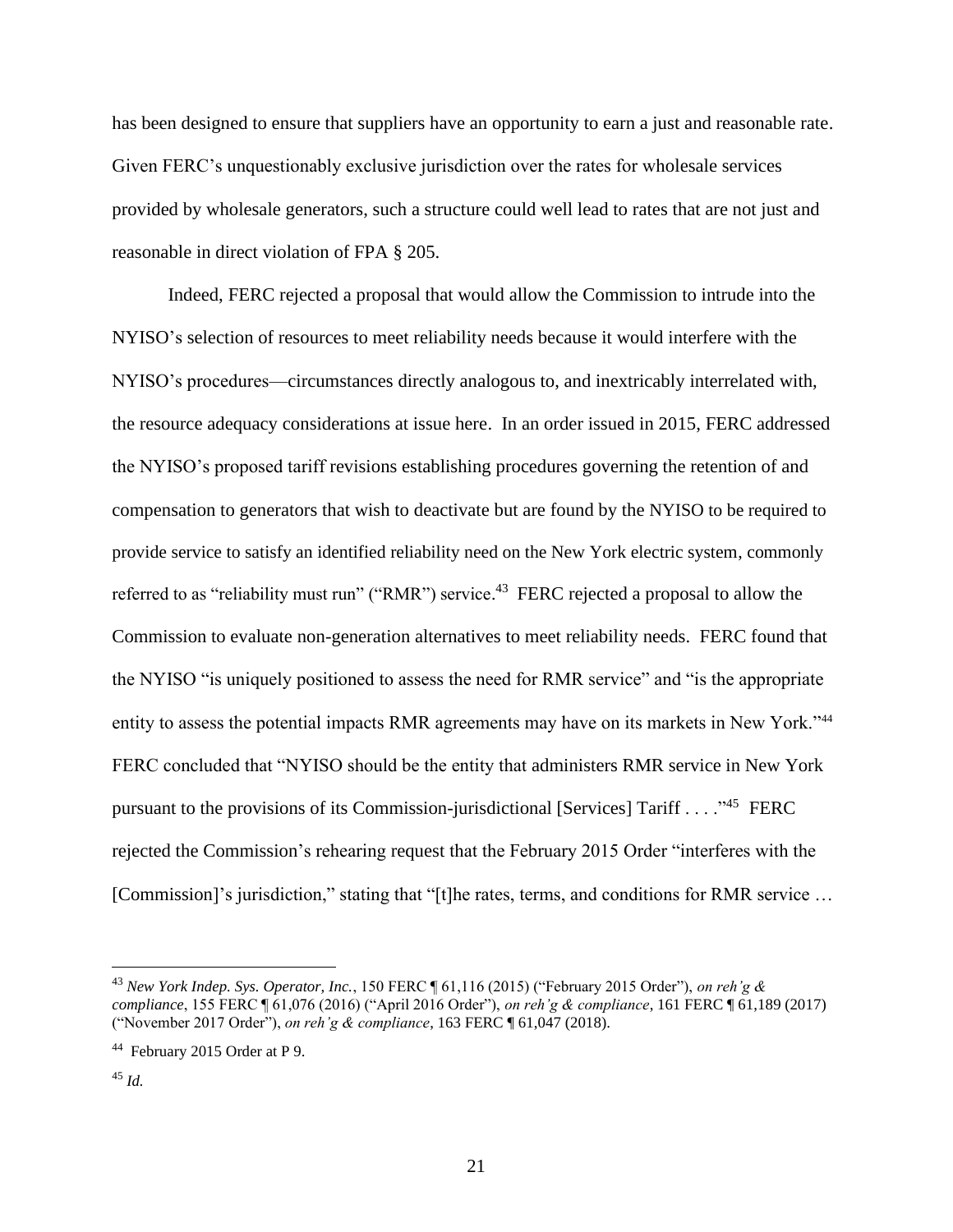fall squarely within [FERC]'s jurisdiction under the FPA."<sup>46</sup> FERC stated that "the courts have long held that the Commission 'clearly has jurisdiction over [wholesale rates]' and that [FERC] 'may exercise jurisdiction over generation facilities to the extent necessary to regulate interstate commerce."<sup>347</sup>

Indeed, due to the fact that they operate outside the markets, FERC explained that, consistent with the scope of its jurisdiction, the February 2015 Order "addresses the rates, terms and conditions of providing service under an RMR agreement to maintain the reliability and efficient operation of the interstate transmission system and NYISO's wholesale markets."<sup>48</sup> FERC also explained that RMR agreements must be limited in duration and "only" entered into in the first place as a last-resort measure."<sup>49</sup> Any effort by the Commission that would require LSEs to meet resource adequacy requirements primarily through what would effectively be RMR-type agreements would conflict with FERC's order that such agreements be used only as "a last-resort measure."

Further, contrary to the Commission's assertion in its Instituting Order, Section 215 of the FPA does not otherwise give the Commission authority to take on a resource adequacy role that contravenes the NYISO tariff.<sup>50</sup> The Commission's authority under Section 215 to adopt stricter reliability rules than those approved by FERC does not authorize the Commission to

<sup>46</sup> April 2016 Order at P 155.

<sup>47</sup> *Id*. at P 156 (citations omitted; alterations in the original).

<sup>48</sup> *Id*. at P 157 (citations omitted).

<sup>49</sup> *Id.* at P 33 (citation omitted).

<sup>&</sup>lt;sup>50</sup> Instituting Order at  $9-10$  (citing 16 U.S.C. § 824 $o(i)$ ).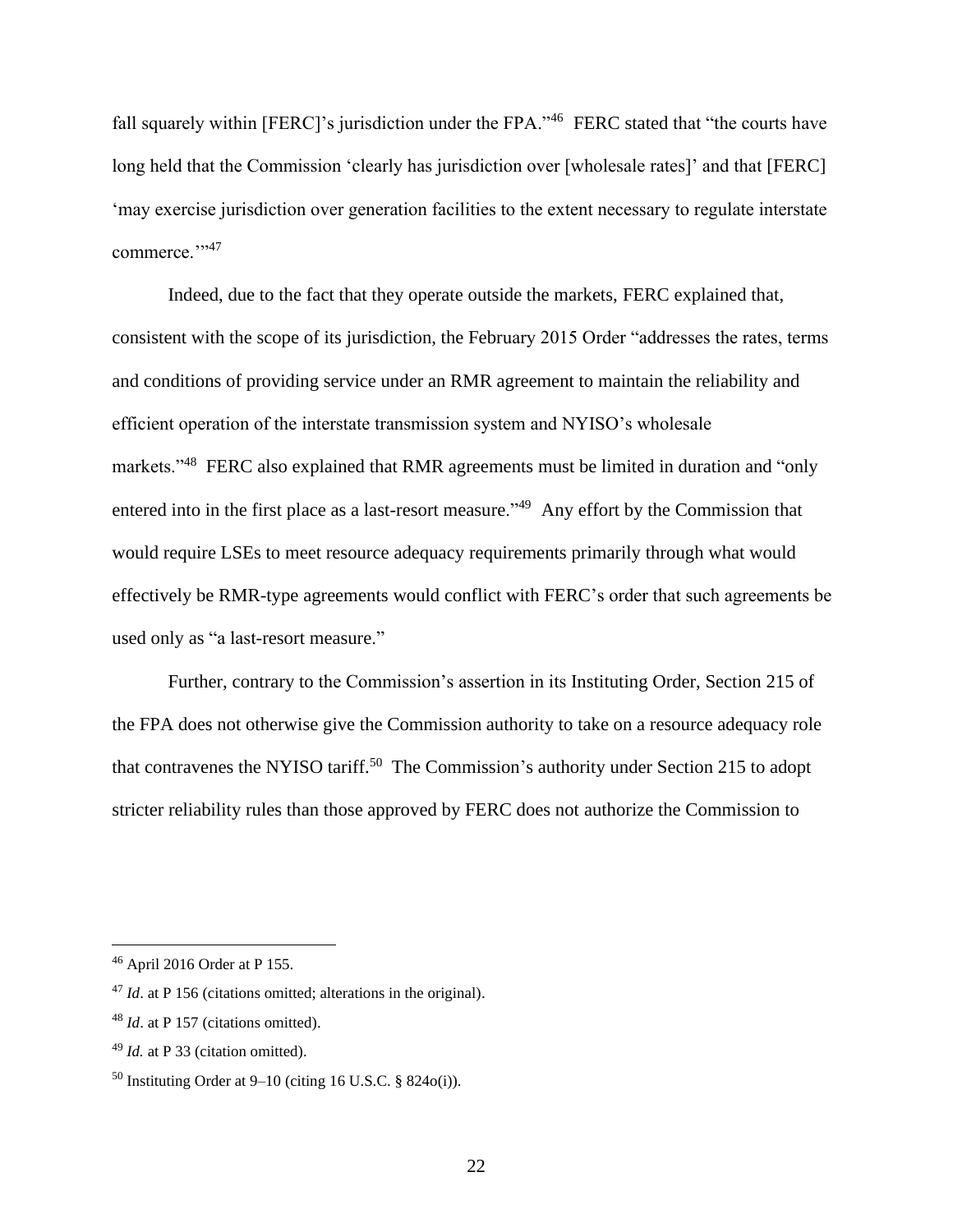impose rules that conflict with the FERC-approved NYISO tariff in areas over which the FERC has exclusive jurisdiction.<sup>51</sup> The savings provision states:

> Nothing in this section shall be construed to preempt any authority of any State to take action to ensure the safety, adequacy, and reliability of electric service within that State, as long as such action is not inconsistent with any reliability standard, except that the State of New York may establish rules that result in greater reliability within that State, as long as such action does not result in lesser reliability outside the State than that provided by the reliability standards. $52$

The phrase "[n]othing in this section" indicates that the reservations of authority to the states (and New York specifically) apply to the exercise of FERC jurisdiction under FPA § 215. It does not negate or otherwise in any way hamper FERC's jurisdiction under other provisions of the FPA.

Nor does FPA § 201's reservation of authority to the states "over facilities used for the generation of electric energy or over facilities used in local distribution" impede FERC's jurisdiction under other provisions of the FPA. As the courts long have held, FERC has an independent obligation under FPA §§ 201, 205, and 206 to consider whether terms and conditions affecting jurisdictional rates are just and reasonable.<sup>53</sup> In fact, FERC and the courts have rejected state utility commission claims that a MOPR infringes on state authority to make decisions regarding generation and have ruled that states must bear the cost of those decisions,

<sup>51</sup> *See New York State Reliability Council*, 122 FERC ¶ 61,153, at P 27 (2008).

 $52$  16 U.S.C. § 824o(i)(3).

<sup>53</sup> *See Connecticut Dep't of Util. Control v. FERC*, 569 F.3d 477 (D.C. Cir. 2009) (rejecting State utility commission's argument that FERC approval of the ICAP requirement imposed by ISO-New England amounted to direct regulation of generation facilities in violation of FPA § 201 because FERC had the duty to ensure that the mechanism employed by ISO-New England to determine the ICAP clearing price would yield rates that were just and reasonable); *see also New Jersey Bd. of Pub. Utils. v. FERC*, 744 F.3d 74 (3rd Cir. 2014) (rejecting State utility commission argument that FERC's elimination of exemption from PJM MOPR for state-mandated resources amounted to direct regulation of generation facilities in violation of FPA § 201 because FERC's elimination of the exemption was directly related to the wholesale price of ICAP, which is exclusively within FERC's jurisdiction).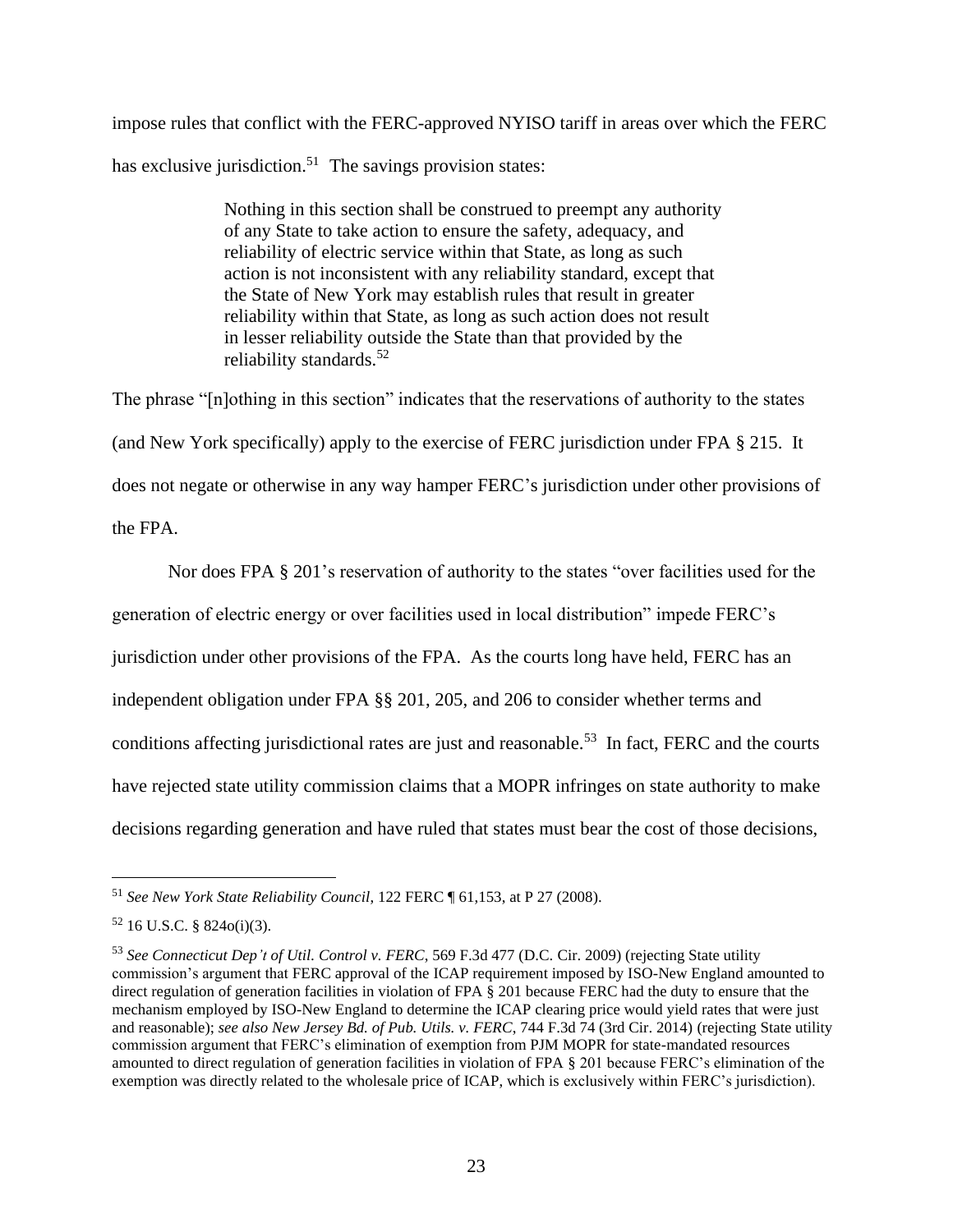"including possibly having to pay twice for capacity."<sup>54</sup> While FERC noted as recently as last year the right of the states to "continue to support their preferred types of resources in pursuit of State policy goals," it emphasized that, "[a]t the same time, we have exclusive jurisdiction over the wholesale rates of both subsidized and unsubsidized resources, and a statutory obligation to ensure they are just and reasonable."<sup>55</sup> FERC's obligation preempts the Commission from issuing orders that conflict with rates, terms, and conditions of wholesale sales approved by FERC.

### **C**. **The Commission Should Not Abandon the NYISO's ICAP Market Even If It Could Be Found to Have Authority to Take Such Action.**

Assuming, *arguendo*, FERC approved changes to the NYISO tariff allowing the Commission take on a resource adequacy role, such as by allowing LSEs to remove Statesupported resources and a commensurate amount of load from the NYISO's ICAP market similar to the FRR Alternative that is under consideration for the PJM markets subject to resolution of a substantial number of open issues, the Commission should not take this approach. It would essentially require LSEs to enter into a series of long-term bilateral contracts with existing and new resources needed for resource adequacy, local reliability, and State policies to ensure they continue operations. However, as the Commission determined in its 1996 order directing the State's utilities to create the NYISO and retail and wholesale competitive markets.<sup>56</sup>

<sup>54</sup> *New Jersey Bd. of Pub. Utils.*, 744 F.3d at 97. The Commission made this very argument in its protest when the BSM Measures were first proposed in 2008. Noting it deferred to state decisions on resource adequacy matters when possible, FERC denied the Commission's request to reject the BSM Measures, finding, "granting [the Commission's] request would adversely impact matters within the Commission's jurisdiction – in particular, the establishment of just and reasonable wholesale electric energy rates." BSM Order at P 110.

<sup>55</sup> *See* 2018 PJM Order at PP 149, 156, 158 (finding substantial increase in state-supported new and existing resources to further public policy goals constituted changed circumstances rendered the existing PJM tariff's capacity market structure unjust and unreasonable and requiring a just and reasonable replacement structure).

<sup>56</sup> Cases 94-E-0952 et al., *In the Matter of Competitive Opportunities Regarding Electric Service*, Opinion 96-12 (May 20, 1996).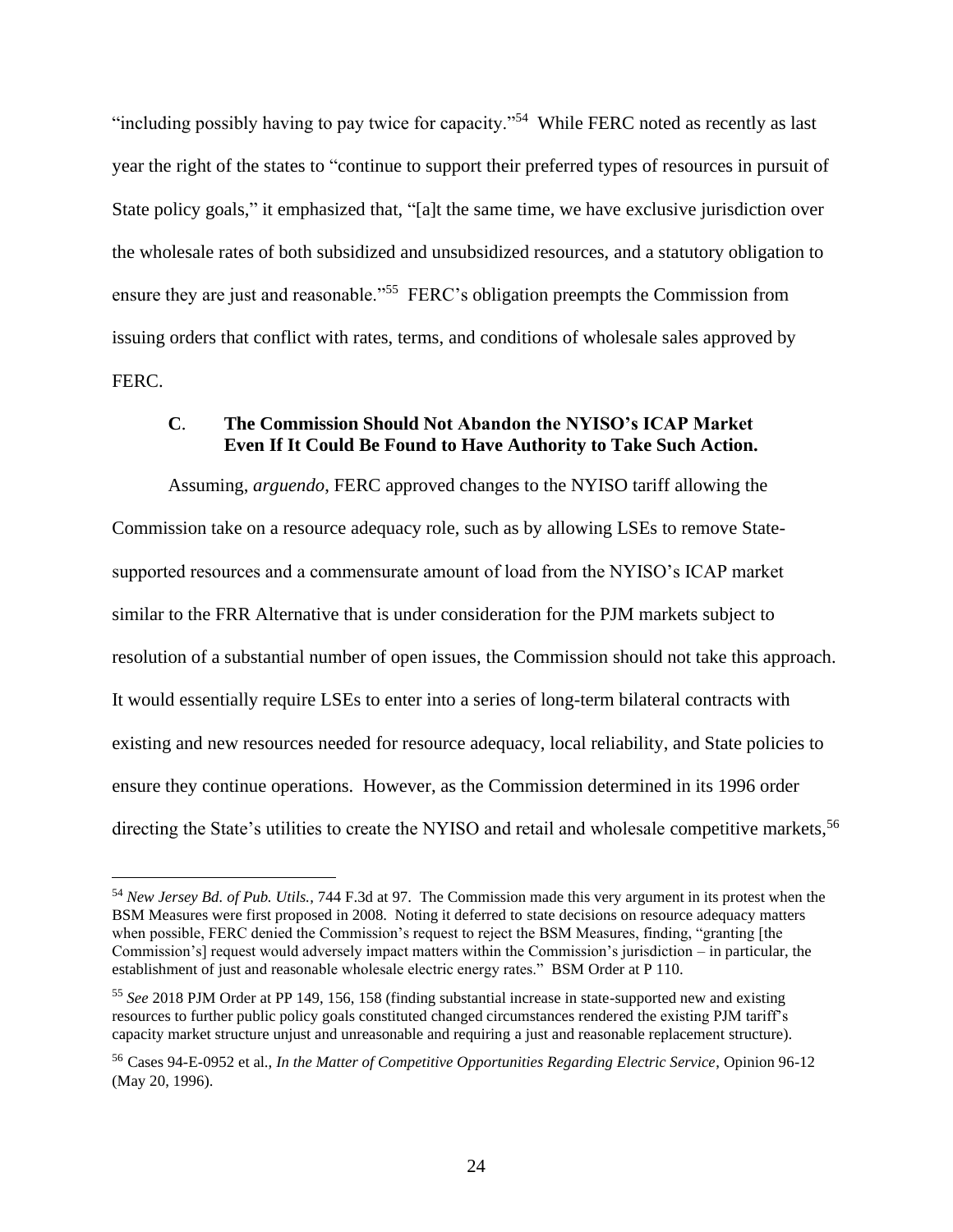and reiterated numerous times since,<sup>57</sup> competitive markets are the preferred options because they are more efficient and shift investment and performance risks from captive customers to private investors, the entities best positioned to manage such risk. It will impair the ability of the competitive ICAP market to incent the maintenance of existing, and development of new, resources on a merchant basis in an efficient and cost-effective manner over the long term. Adopting this approach would thus be entirely contrary to the Commission's long-established and oft-reiterated policy choosing competitive markets as the preferred mechanism to meet resource adequacy and State policy requirements.

While FERC suggested in its 2018 PJM Order that a resource-specific FRR Alternative that would allow subsidized resources to exit the capacity market along with a commensurate amount of load and operating reserves could be a just and reasonable mechanism for Statesupported resources to leave PJM's ICAP market and avoid the MOPR, it also determined that it did not have adequate information to reach that conclusion and accordingly requested comments on a series of issues concerning that mechanism. Parties in that proceeding argued that implementation of this alternative would likely eviscerate the PJM ICAP market because removing generation and load from the ICAP market has the exact same effect, or worse, as leaving the subsidized generation in the market unmitigated. As more and more resources are subsidized, it will increase the amount of generation and load that is carved out of the ICAP

<sup>57</sup> *See, e.g.*, Case 00-M-0504, *Proceeding on Motion of the Commission Regarding Provider of Last Resort Responsibilities, the Role of Utilities in Competitive Energy Markets, and Fostering the Development of Retail Competitive Opportunities*, Statement of Policy on Further Steps toward Competition in Retail Energy Markets (Aug. 25, 2004), at 18 ("Competitive markets, where feasible, are the preferred means of promoting efficient energy services, and are well suited to deliver just and reasonable prices, while also providing customers with the benefit of greater choice, value and innovation. Regulatory involvement will be tailored to reflect the competitiveness of the market."); Case 14-M-0101, *Proceeding on Motion of the Commission in Regard to Reforming the Energy Vision*, Order Adopting Regulatory Policy Framework and Implementation Plan (Feb. 26, 2015), at 67 ("A basic tenet underlying [Reforming the Energy Vision] is to use competitive markets and risk based capital as opposed to ratepayer funding as the source of asset development.").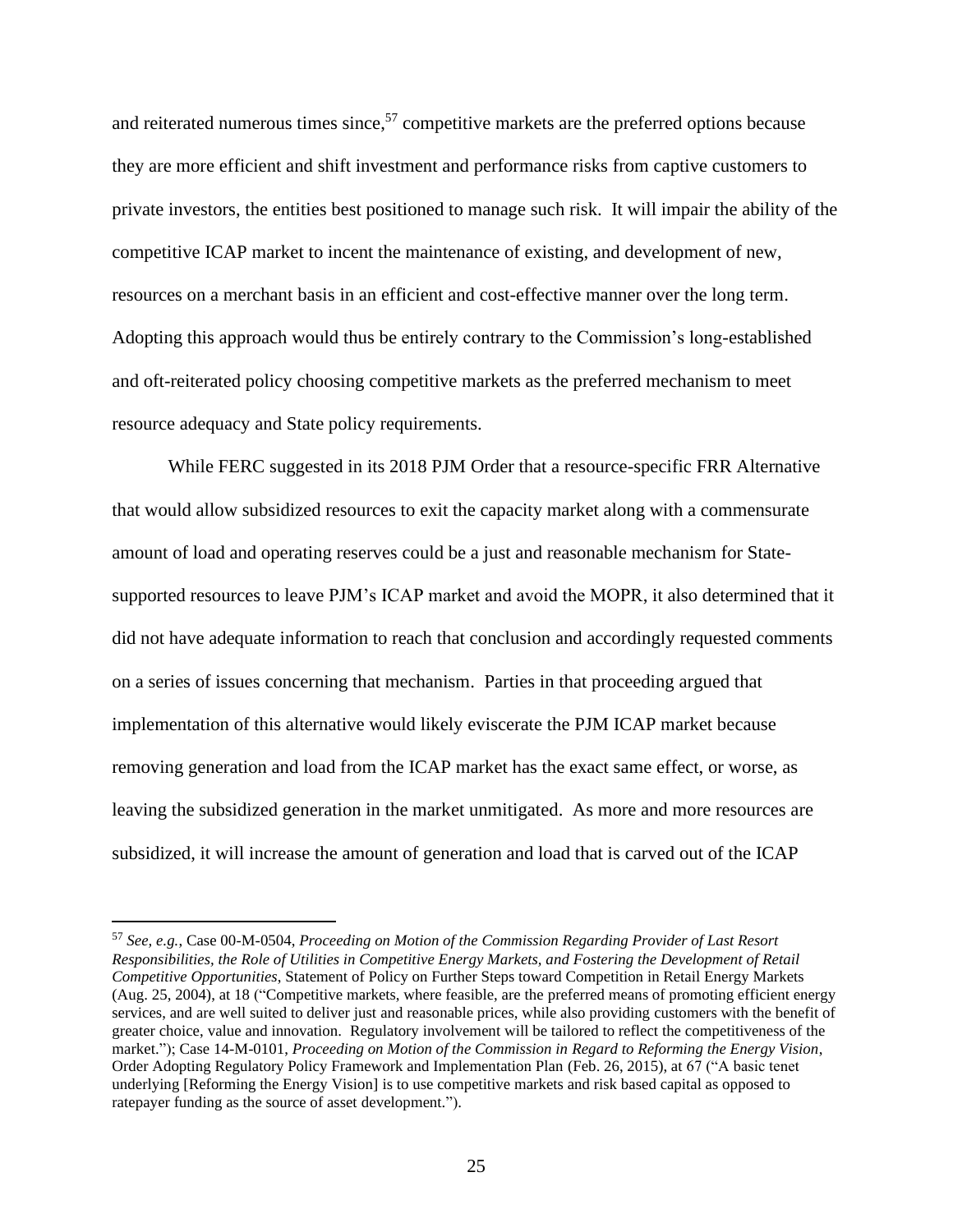market. The inevitable end result will be a weak residual ICAP market. If permitted to occur, more and more generation will need subsidies to survive and capital investment will become scarce. This alternative also would undermine retail competition because customers will be artificially driven from the competitive market and forced to purchase capacity from subsidized generation.

Abandoning the NYISO's competitive ICAP market will ultimately harm consumers. Competitive markets require investors to determine whether market prices provide the necessary incentive to build and maintain resources. Because private investors put their own capital at risk, poor investment decisions result in losses for their shareholders, not New York consumers. Thus, as has been evidenced by the operations of the competitive electric market over the past 20 years, the rigor of the competitive market drives innovation and investments to enhance efficiency to develop, maintain, and operate facilities at the lowest cost to date. The Commission should continue to rely on the NYISO's competitive markets to facilitate renewable and ESR development with accurate market signals while maintaining the appropriate allocation of financial risk between investors and consumers.

#### **III. CONCLUSION**

In light of the foregoing, the Commission should direct DPS Staff to work through the NYISO's stakeholder process to develop and implement market design changes, such as the carbon pricing proposal and a series of capacity market enhancements, that will most efficiently and cost effectively harmonize the State's public policy initiatives with the NYISO's competitive electricity markets for the benefit of consumers in New York State.

26